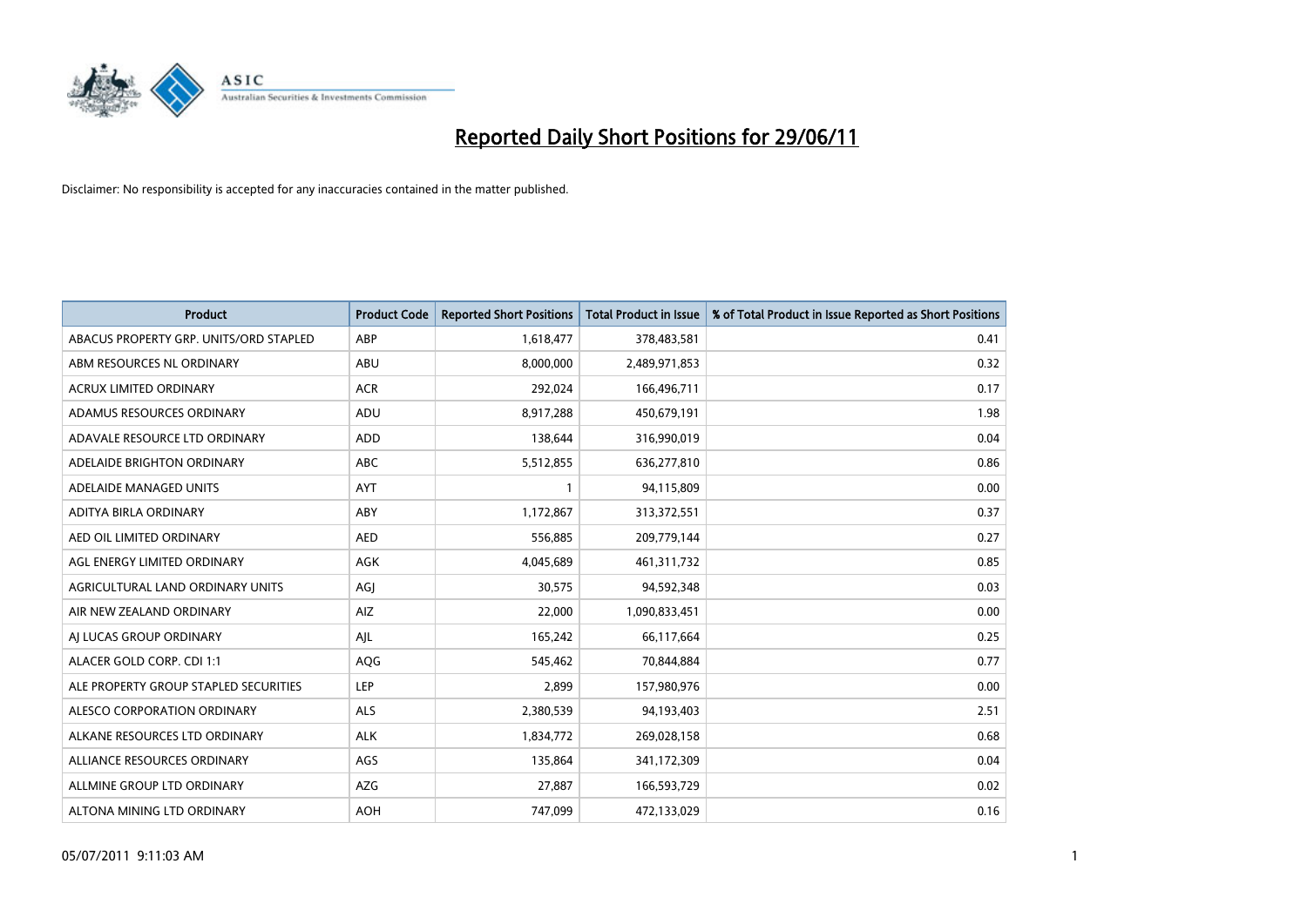

| <b>Product</b>                          | <b>Product Code</b> | <b>Reported Short Positions</b> | <b>Total Product in Issue</b> | % of Total Product in Issue Reported as Short Positions |
|-----------------------------------------|---------------------|---------------------------------|-------------------------------|---------------------------------------------------------|
| ALUMINA LIMITED ORDINARY                | <b>AWC</b>          | 21,622,134                      | 2,440,196,187                 | 0.87                                                    |
| AMADEUS ENERGY ORDINARY                 | AMU                 | 800,811                         | 298,628,856                   | 0.27                                                    |
| AMALGAMATED HOLDINGS ORDINARY           | AHD                 | 20,962                          | 157,471,848                   | 0.01                                                    |
| AMCOR LIMITED ORDINARY                  | <b>AMC</b>          | 9,466,360                       | 1,227,441,619                 | 0.76                                                    |
| AMP LIMITED ORDINARY                    | AMP                 | 8,350,425                       | 2,811,693,913                 | 0.27                                                    |
| AMPELLA MINING ORDINARY                 | AMX                 | 764,022                         | 204,885,108                   | 0.38                                                    |
| ANSELL LIMITED ORDINARY                 | <b>ANN</b>          | 3,990,618                       | 133,011,550                   | 3.00                                                    |
| ANTARES ENERGY LTD ORDINARY             | AZZ                 | 371,667                         | 273,000,000                   | 0.14                                                    |
| ANZ BANKING GRP LTD ORDINARY            | ANZ                 | 12,208,917                      | 2,597,234,880                 | 0.44                                                    |
| APA GROUP STAPLED SECURITIES            | <b>APA</b>          | 7,825,216                       | 556,193,951                   | 1.42                                                    |
| APEX MINERALS NL ORDINARY               | <b>AXM</b>          | 986,249                         | 5,550,243,713                 | 0.02                                                    |
| APN EUROPEAN RETAIL UNITS STAPLED SEC.  | <b>AEZ</b>          | 11,832                          | 544,910,660                   | 0.00                                                    |
| APN NEWS & MEDIA ORDINARY               | <b>APN</b>          | 23,600,893                      | 618,568,292                   | 3.80                                                    |
| AQUARIUS PLATINUM. ORDINARY             | <b>AOP</b>          | 3,185,809                       | 470,167,206                   | 0.66                                                    |
| AQUILA RESOURCES ORDINARY               | <b>AQA</b>          | 4,812,035                       | 374,368,499                   | 1.30                                                    |
| ARAFURA RESOURCE LTD ORDINARY           | <b>ARU</b>          | 5,618,545                       | 367,980,342                   | 1.54                                                    |
| ARB CORPORATION ORDINARY                | <b>ARP</b>          | 19,346                          | 72,481,302                    | 0.02                                                    |
| ARDENT LEISURE GROUP STAPLED SECURITIES | AAD                 | 18,629,836                      | 318,147,978                   | 5.84                                                    |
| ARISTOCRAT LEISURE ORDINARY             | ALL                 | 25,808,544                      | 536,480,307                   | 4.78                                                    |
| ASCIANO LIMITED ORDINARY                | <b>AIO</b>          | 15,653,953                      | 2,926,103,883                 | 0.53                                                    |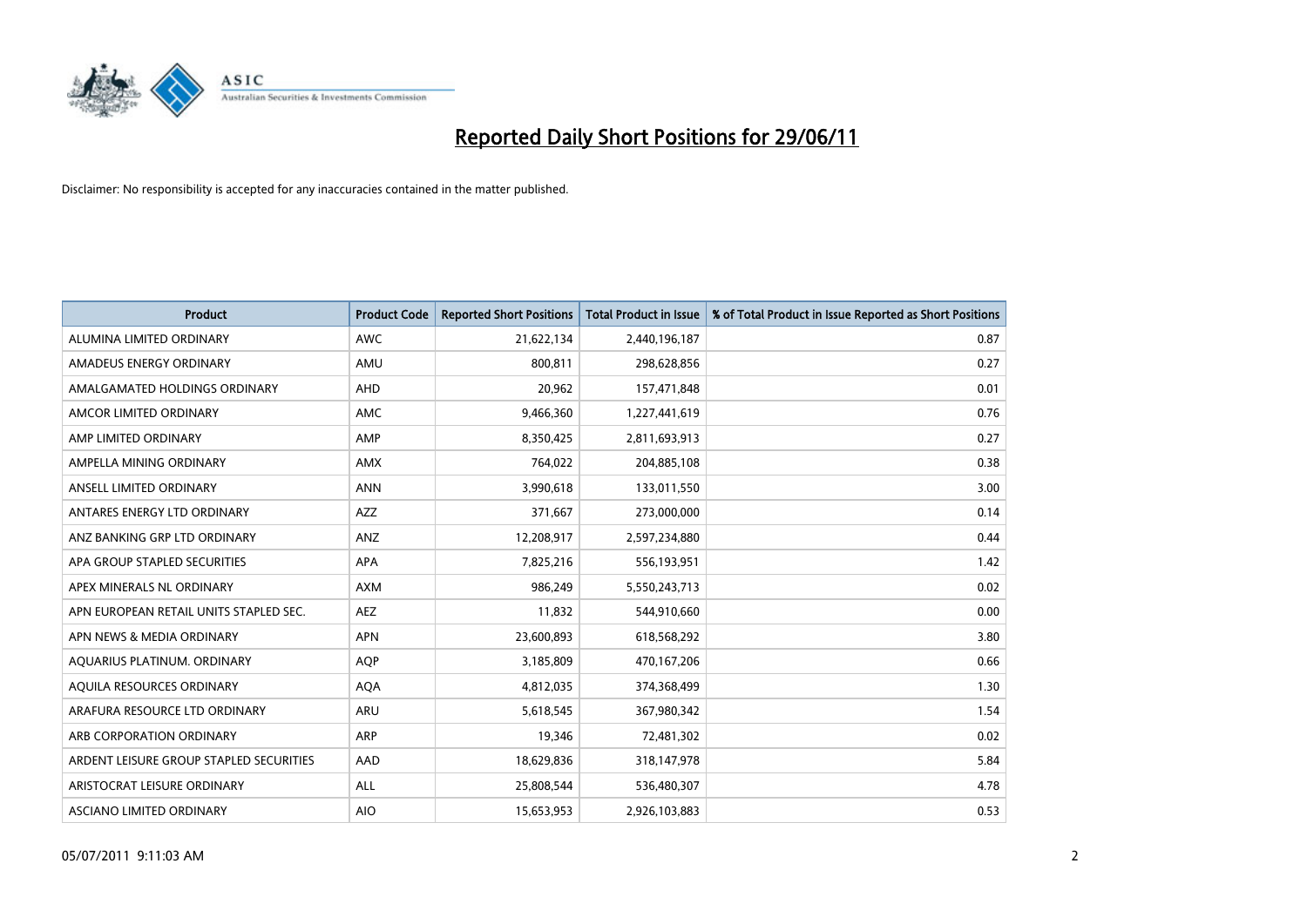

| <b>Product</b>                          | <b>Product Code</b> | <b>Reported Short Positions</b> | <b>Total Product in Issue</b> | % of Total Product in Issue Reported as Short Positions |
|-----------------------------------------|---------------------|---------------------------------|-------------------------------|---------------------------------------------------------|
| ASG GROUP LIMITED ORDINARY              | ASZ                 | 108,940                         | 169,117,796                   | 0.06                                                    |
| ASPEN GROUP ORD/UNITS STAPLED           | APZ                 | 1,266,521                       | 579,826,041                   | 0.20                                                    |
| ASPIRE MINING LTD ORDINARY              | <b>AKM</b>          | 323,987                         | 539,971,483                   | 0.06                                                    |
| ASTON RES LTD ORDINARY                  | <b>AZT</b>          | 502,569                         | 204,527,604                   | 0.24                                                    |
| ASTRO JAP PROP GROUP STAPLED SECURITIES | AJA                 | 37,721                          | 58,445,002                    | 0.07                                                    |
| ASX LIMITED ORDINARY                    | ASX                 | 1,651,296                       | 175,136,729                   | 0.92                                                    |
| ATLANTIC LIMITED ORDINARY               | ATI                 | 33,524                          | 113,601,916                   | 0.03                                                    |
| ATLAS IRON LIMITED ORDINARY             | <b>AGO</b>          | 6,775,575                       | 825,891,142                   | 0.80                                                    |
| AUCKLAND INTERNATION ORDINARY           | <b>AIA</b>          | 101,680                         | 1,322,564,489                 | 0.01                                                    |
| <b>AURORA OIL &amp; GAS ORDINARY</b>    | <b>AUT</b>          | 7,462,949                       | 409,865,343                   | 1.82                                                    |
| AUSDRILL LIMITED ORDINARY               | ASL                 | 596,221                         | 301,452,517                   | 0.18                                                    |
| AUSENCO LIMITED ORDINARY                | AAX                 | 2,430,096                       | 122,987,022                   | 1.98                                                    |
| AUSTAL LIMITED ORDINARY                 | ASB                 | 285,579                         | 188,069,638                   | 0.15                                                    |
| <b>AUSTAR UNITED ORDINARY</b>           | <b>AUN</b>          | 1,833,069                       | 1,271,505,737                 | 0.15                                                    |
| AUSTBROKERS HOLDINGS ORDINARY           | <b>AUB</b>          | 1,892                           | 54,658,736                    | 0.00                                                    |
| AUSTIN ENGINEERING ORDINARY             | ANG                 | 142,392                         | 71,864,403                    | 0.19                                                    |
| <b>AUSTRALAND ASSETS ASSETS</b>         | AAZPB               | 1,168                           | 2,750,000                     | 0.04                                                    |
| AUSTRALAND PROPERTY STAPLED SECURITY    | <b>ALZ</b>          | 967,266                         | 576,846,597                   | 0.16                                                    |
| AUSTRALIAN AGRICULT, ORDINARY           | AAC                 | 1,512,655                       | 311,968,824                   | 0.47                                                    |
| AUSTRALIAN EDUCATION UNITS              | <b>AEU</b>          | 625,000                         | 175,465,397                   | 0.36                                                    |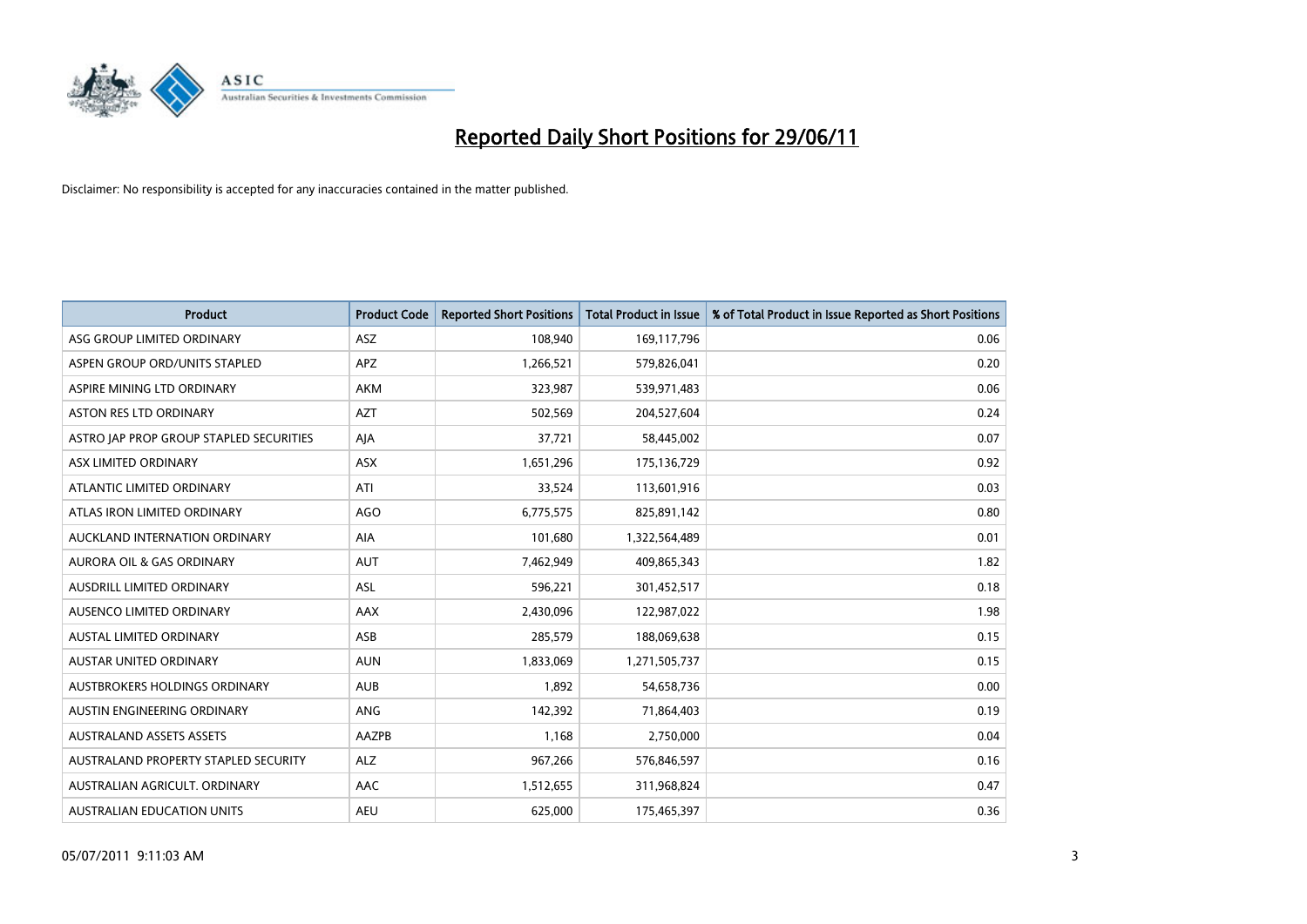

| <b>Product</b>                       | <b>Product Code</b> | <b>Reported Short Positions</b> | <b>Total Product in Issue</b> | % of Total Product in Issue Reported as Short Positions |
|--------------------------------------|---------------------|---------------------------------|-------------------------------|---------------------------------------------------------|
| AUSTRALIAN INFRASTR, UNITS/ORDINARY  | <b>AIX</b>          | 1,894,942                       | 620,733,944                   | 0.29                                                    |
| AUSTRALIAN MINES LTD ORDINARY        | <b>AUZ</b>          | 1,400,000                       | 576,910,315                   | 0.24                                                    |
| AUSTRALIAN PHARM, ORDINARY           | API                 | 881,987                         | 488,115,883                   | 0.17                                                    |
| <b>AUTOMOTIVE HOLDINGS ORDINARY</b>  | <b>AHE</b>          | 118,426                         | 260,345,713                   | 0.04                                                    |
| AVEXA LIMITED ORDINARY               | <b>AVX</b>          | 243,657                         | 847,688,779                   | 0.03                                                    |
| AWE LIMITED ORDINARY                 | <b>AWE</b>          | 3,678,879                       | 521,871,941                   | 0.72                                                    |
| AZUMAH RESOURCES ORDINARY            | <b>AZM</b>          | 356,691                         | 281,650,355                   | 0.13                                                    |
| <b>BANDANNA ENERGY ORDINARY</b>      | <b>BND</b>          | 1,561,752                       | 427,175,482                   | 0.36                                                    |
| BANK OF QUEENSLAND. ORDINARY         | <b>BOQ</b>          | 4,055,515                       | 225,369,547                   | 1.79                                                    |
| <b>BANNERMAN RESOURCES ORDINARY</b>  | <b>BMN</b>          | 464,862                         | 234,435,934                   | 0.20                                                    |
| <b>BASE RES LIMITED ORDINARY</b>     | <b>BSE</b>          | 321,549                         | 165,341,114                   | 0.20                                                    |
| <b>BATHURST RESOURCES ORDINARY</b>   | <b>BTU</b>          | 8,663,028                       | 666,141,330                   | 1.29                                                    |
| <b>BAUXITE RESOURCE LTD ORDINARY</b> | <b>BAU</b>          | 111,797                         | 235,379,896                   | 0.05                                                    |
| <b>BC IRON LIMITED ORDINARY</b>      | <b>BCI</b>          | 188,866                         | 94,381,000                    | 0.20                                                    |
| BEACH ENERGY LIMITED ORDINARY        | <b>BPT</b>          | 4,799,257                       | 1,102,788,311                 | 0.42                                                    |
| BEADELL RESOURCE LTD ORDINARY        | <b>BDR</b>          | 6,301,195                       | 622,372,828                   | 1.00                                                    |
| BENDIGO AND ADELAIDE ORDINARY        | <b>BEN</b>          | 6,666,333                       | 360,282,697                   | 1.84                                                    |
| BERKELEY RESOURCES ORDINARY          | <b>BKY</b>          | 831,582                         | 174,298,273                   | 0.47                                                    |
| BETASHARES ASX RES ETF UNITS         | <b>ORE</b>          | 158,220                         | 4,519,432                     | 3.50                                                    |
| BHP BILLITON LIMITED ORDINARY        | <b>BHP</b>          | 43,179,161                      | 3,209,181,688                 | 1.32                                                    |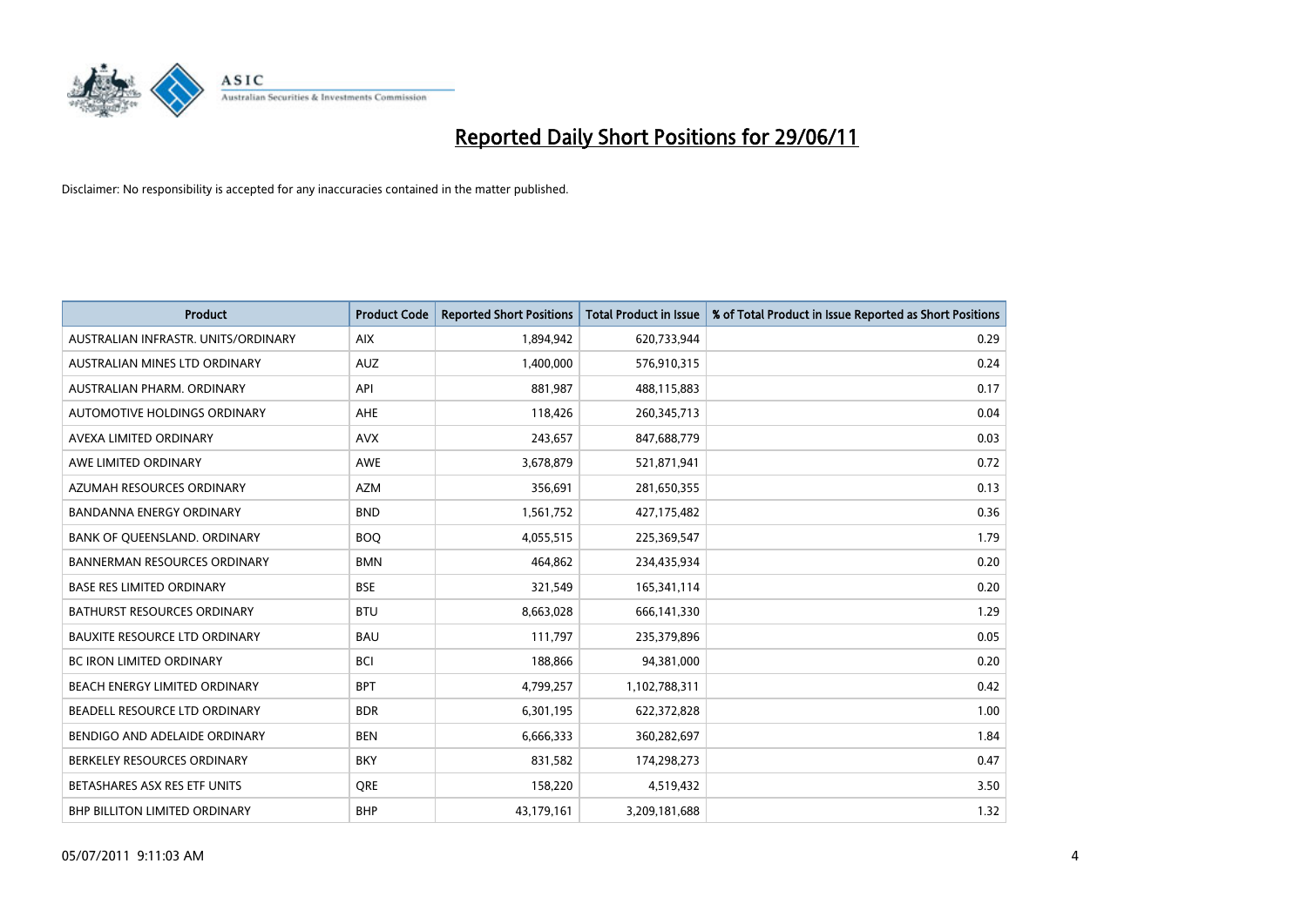

| <b>Product</b>                       | <b>Product Code</b> | <b>Reported Short Positions</b> | <b>Total Product in Issue</b> | % of Total Product in Issue Reported as Short Positions |
|--------------------------------------|---------------------|---------------------------------|-------------------------------|---------------------------------------------------------|
| <b>BILLABONG ORDINARY</b>            | <b>BBG</b>          | 14,734,406                      | 254,037,587                   | 5.81                                                    |
| <b>BIOTA HOLDINGS ORDINARY</b>       | <b>BTA</b>          | 2,328,694                       | 181,417,556                   | 1.28                                                    |
| <b>BISALLOY STEEL ORDINARY</b>       | <b>BIS</b>          | 84,480                          | 216,455,965                   | 0.04                                                    |
| BKI INVESTMENT LTD ORDINARY          | BKI                 | 508                             | 422,863,407                   | 0.00                                                    |
| <b>BLACKMORES LIMITED ORDINARY</b>   | <b>BKL</b>          | 9,800                           | 16,744,292                    | 0.06                                                    |
| <b>BLACKTHORN RESOURCES ORDINARY</b> | <b>BTR</b>          | 35,848                          | 122,918,000                   | 0.03                                                    |
| <b>BLUESCOPE STEEL LTD ORDINARY</b>  | BSL                 | 43,216,566                      | 1,842,207,385                 | 2.32                                                    |
| <b>BOART LONGYEAR ORDINARY</b>       | <b>BLY</b>          | 6,471,538                       | 461,163,412                   | 1.38                                                    |
| <b>BOOM LOGISTICS ORDINARY</b>       | <b>BOL</b>          | 521,746                         | 461,500,712                   | 0.11                                                    |
| <b>BORAL LIMITED, ORDINARY</b>       | <b>BLD</b>          | 35,592,258                      | 729,925,990                   | 4.89                                                    |
| BOTSWANA METALS LTD ORDINARY         | <b>BML</b>          | 7,000                           | 143,717,013                   | 0.00                                                    |
| <b>BOW ENERGY LIMITED ORDINARY</b>   | <b>BOW</b>          | 7,798,866                       | 349,517,229                   | 2.22                                                    |
| BRADKEN LIMITED ORDINARY             | <b>BKN</b>          | 1,775,015                       | 161,532,428                   | 1.11                                                    |
| <b>BRAMBLES LIMITED ORDINARY</b>     | <b>BXB</b>          | 15,981,028                      | 1,479,367,454                 | 1.05                                                    |
| BREVILLE GROUP LTD ORDINARY          | <b>BRG</b>          | 2,739                           | 129,995,322                   | 0.00                                                    |
| <b>BRICKWORKS LIMITED ORDINARY</b>   | <b>BKW</b>          | 21,213                          | 147,567,333                   | 0.01                                                    |
| <b>BROCKMAN RESOURCES ORDINARY</b>   | <b>BRM</b>          | 85,478                          | 144,803,151                   | 0.06                                                    |
| BT INVESTMENT MNGMNT ORDINARY        | <b>BTT</b>          | 555,804                         | 160,000,000                   | 0.35                                                    |
| <b>BURU ENERGY ORDINARY</b>          | <b>BRU</b>          | 5,533,251                       | 182,840,549                   | 3.03                                                    |
| <b>BWP TRUST ORDINARY UNITS</b>      | <b>BWP</b>          | 1,365,319                       | 520,012,793                   | 0.26                                                    |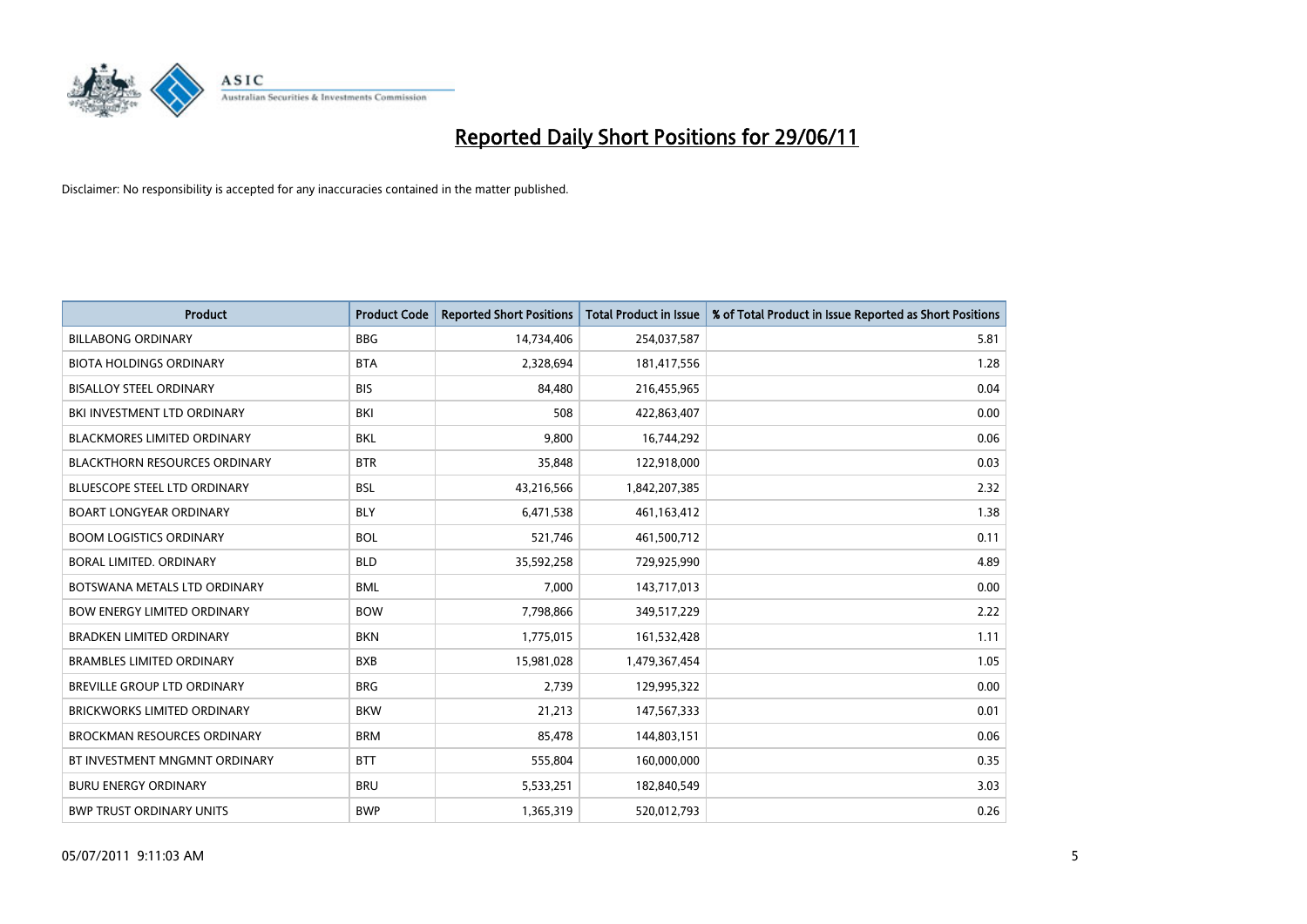

| <b>Product</b>                                | <b>Product Code</b> | <b>Reported Short Positions</b> | <b>Total Product in Issue</b> | % of Total Product in Issue Reported as Short Positions |
|-----------------------------------------------|---------------------|---------------------------------|-------------------------------|---------------------------------------------------------|
| CABCHARGE AUSTRALIA ORDINARY                  | CAB                 | 855,062                         | 120,437,014                   | 0.69                                                    |
| CALTEX AUSTRALIA ORDINARY                     | <b>CTX</b>          | 7,619,412                       | 270,000,000                   | 2.80                                                    |
| <b>CAMPBELL BROTHERS ORDINARY</b>             | <b>CPB</b>          | 95,575                          | 67,503,411                    | 0.14                                                    |
| CAPE LAMBERT RES LTD ORDINARY                 | <b>CFE</b>          | 1,466,275                       | 626,299,603                   | 0.22                                                    |
| CARABELLA RES LTD ORDINARY                    | <b>CLR</b>          | 393,966                         | 81,626,580                    | 0.48                                                    |
| <b>CARBON ENERGY ORDINARY</b>                 | <b>CNX</b>          | 1,657,409                       | 698,517,858                   | 0.22                                                    |
| <b>CARDNO LIMITED ORDINARY</b>                | CDD                 | 14.774                          | 107,405,725                   | 0.01                                                    |
| CARNARVON PETROLEUM ORDINARY                  | <b>CVN</b>          | 4,107,328                       | 687,820,634                   | 0.59                                                    |
| <b>CARNEGIE WAVE ENERGY ORDINARY</b>          | <b>CWE</b>          | 83,000                          | 899,087,627                   | 0.01                                                    |
| <b>CARPATHIAN RESOURCES ORDINARY</b>          | <b>CPN</b>          | 75,000                          | 265,533,501                   | 0.03                                                    |
| CARPENTARIA EXP. LTD ORDINARY                 | CAP                 | 9,777                           | 98,741,301                    | 0.01                                                    |
| CARSALES.COM LTD ORDINARY                     | <b>CRZ</b>          | 10,077,045                      | 234,348,300                   | 4.29                                                    |
| CASH CONVERTERS ORD/DIV ACCESS                | CCV                 | 68.191                          | 379,761,025                   | 0.01                                                    |
| <b>CASPIAN OIL &amp; GAS ORDINARY</b>         | <b>CIG</b>          | 50.000                          | 1,331,500,513                 | 0.00                                                    |
| CATALPA RESOURCES ORDINARY                    | CAH                 | 203,227                         | 178,031,701                   | 0.10                                                    |
| CEC GROUP LIMITED ORDINARY                    | <b>CEG</b>          | 1,750                           | 79,662,662                    | 0.00                                                    |
| <b>CELLNET GROUP ORDINARY</b>                 | <b>CLT</b>          | 1,342                           | 61,286,754                    | 0.00                                                    |
| CENTRAL PETROLEUM ORDINARY                    | <b>CTP</b>          | 11,455                          | 982,298,842                   | 0.00                                                    |
| <b>CENTRO PROPERTIES UNITS/ORD STAPLED</b>    | <b>CNP</b>          | 6,692                           | 972,414,514                   | 0.00                                                    |
| <b>CENTRO RETAIL GROUP STAPLED SECURITIES</b> | <b>CER</b>          | 1,664,580                       | 2,286,399,424                 | 0.07                                                    |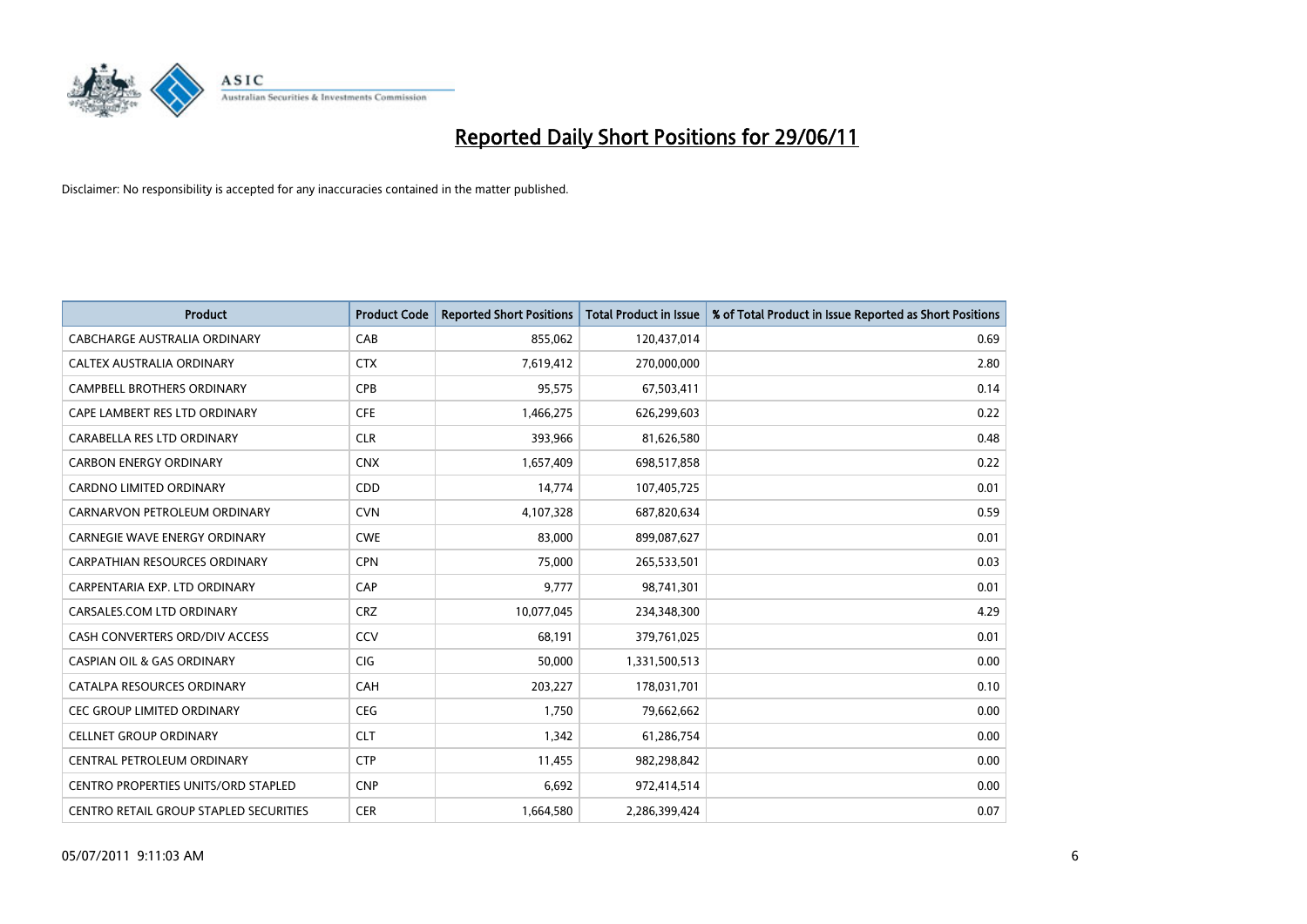

| <b>Product</b>                           | <b>Product Code</b> | <b>Reported Short Positions</b> | <b>Total Product in Issue</b> | % of Total Product in Issue Reported as Short Positions |
|------------------------------------------|---------------------|---------------------------------|-------------------------------|---------------------------------------------------------|
| <b>CERAMIC FUEL CELLS ORDINARY</b>       | <b>CFU</b>          | 1,288,514                       | 1,201,353,566                 | 0.10                                                    |
| CERRO RESOURCES NL ORDINARY              | CJO                 | 82,581                          | 748,268,606                   | 0.01                                                    |
| CFS RETAIL PROPERTY UNITS                | <b>CFX</b>          | 54,791,611                      | 2,839,591,911                 | 1.91                                                    |
| <b>CGA MINING LIMITED ORDINARY</b>       | CGX                 | 167,637                         | 333,265,726                   | 0.05                                                    |
| CHALLENGER DIV.PRO. STAPLED UNITS        | <b>CDI</b>          | 98,890                          | 908,316,513                   | 0.01                                                    |
| <b>CHALLENGER INFRAST, STAPLED UNITS</b> | <b>CIF</b>          | 8,204                           | 316,223,785                   | 0.00                                                    |
| <b>CHALLENGER LIMITED ORDINARY</b>       | <b>CGF</b>          | 7,631,376                       | 498,608,162                   | 1.52                                                    |
| CHANDLER MACLEOD LTD ORDINARY            | <b>CMG</b>          | 11,970                          | 463,971,344                   | 0.00                                                    |
| CHARTER HALL GROUP STAPLED US PROHIBIT.  | <b>CHC</b>          | 1,192,184                       | 306,341,814                   | 0.37                                                    |
| <b>CHARTER HALL OFFICE UNIT</b>          | CQO                 | 2,238,470                       | 493,319,730                   | 0.45                                                    |
| <b>CHARTER HALL RETAIL UNITS</b>         | <b>CQR</b>          | 403,762                         | 305,200,723                   | 0.13                                                    |
| CHEMGENEX PHARMACEUT ORDINARY            | <b>CXS</b>          | 2,225                           | 313,558,870                   | 0.00                                                    |
| CITIGOLD CORP LTD ORDINARY               | <b>CTO</b>          | 2,059,217                       | 1,105,078,301                 | 0.18                                                    |
| <b>CLARIUS GRP LTD ORDINARY</b>          | <b>CND</b>          | 192,612                         | 88,161,315                    | 0.22                                                    |
| CLINUVEL PHARMACEUT, ORDINARY            | CUV                 | 4,127                           | 30,381,706                    | 0.01                                                    |
| <b>CLOUGH LIMITED ORDINARY</b>           | <b>CLO</b>          | 281,211                         | 769,801,269                   | 0.04                                                    |
| CO2 GROUP LIMITED ORDINARY               | COZ                 | 54,591                          | 278,957,526                   | 0.02                                                    |
| <b>COAL &amp; ALLIED ORDINARY</b>        | <b>CNA</b>          | 21,630                          | 86,584,735                    | 0.01                                                    |
| COAL OF AFRICA LTD ORDINARY              | <b>CZA</b>          | 748,530                         | 531,139,661                   | 0.14                                                    |
| COALSPUR MINES LTD ORDINARY              | <b>CPL</b>          | 2,073,769                       | 567,117,594                   | 0.34                                                    |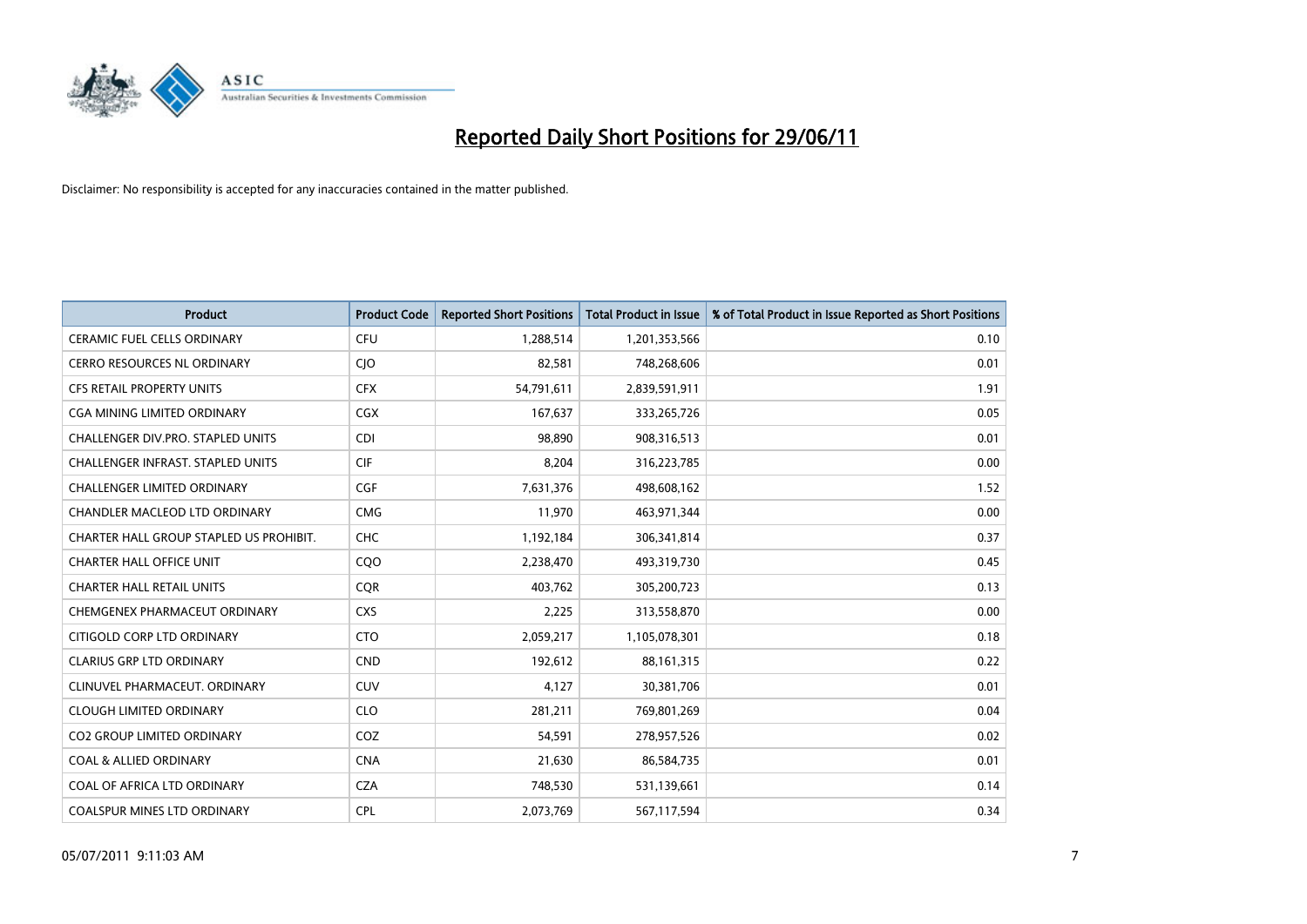

| <b>Product</b>                       | <b>Product Code</b> | <b>Reported Short Positions</b> | <b>Total Product in Issue</b> | % of Total Product in Issue Reported as Short Positions |
|--------------------------------------|---------------------|---------------------------------|-------------------------------|---------------------------------------------------------|
| COCA-COLA AMATIL ORDINARY            | <b>CCL</b>          | 4,852,883                       | 757,985,646                   | 0.64                                                    |
| COCHLEAR LIMITED ORDINARY            | <b>COH</b>          | 1,486,297                       | 56,745,023                    | 2.59                                                    |
| <b>COCKATOO COAL ORDINARY</b>        | COK                 | 10,775,718                      | 1,016,096,908                 | 1.06                                                    |
| <b>COFFEY INTERNATIONAL ORDINARY</b> | <b>COF</b>          | 44,067                          | 134,066,081                   | 0.04                                                    |
| <b>COKAL LTD ORDINARY</b>            | <b>CKA</b>          | 392,815                         | 128,525,735                   | 0.31                                                    |
| COMMONWEALTH BANK, ORDINARY          | <b>CBA</b>          | 18,554,038                      | 1,558,637,244                 | 1.15                                                    |
| COMMONWEALTH PROP ORDINARY UNITS     | <b>CPA</b>          | 55,591,871                      | 2,449,599,711                 | 2.28                                                    |
| <b>COMPASS RESOURCES ORDINARY</b>    | <b>CMR</b>          | 160,952                         | 147,402,920                   | 0.11                                                    |
| <b>COMPUTERSHARE LTD ORDINARY</b>    | <b>CPU</b>          | 6,257,453                       | 555,664,059                   | 1.09                                                    |
| <b>CONNECTEAST GROUP STAPLED</b>     | <b>CEU</b>          | 22,109,602                      | 3,940,145,951                 | 0.55                                                    |
| CONQUEST MINING ORDINARY             | <b>COT</b>          | 930,414                         | 583,241,478                   | 0.14                                                    |
| CONSOLIDATED MEDIA, ORDINARY         | <b>CMJ</b>          | 3,360,057                       | 561,834,996                   | 0.60                                                    |
| CONTANGO MICROCAP ORDINARY           | <b>CTN</b>          | 7,500                           | 146,423,793                   | 0.01                                                    |
| CONTINENTAL COAL LTD ORDINARY        | <b>CCC</b>          | 729,225                         | 1,980,616,757                 | 0.04                                                    |
| <b>COOPER ENERGY LTD ORDINARY</b>    | <b>COE</b>          | 303,454                         | 292,576,001                   | 0.10                                                    |
| COPPER STRIKE LTD ORDINARY           | <b>CSE</b>          | 714                             | 129,455,571                   | 0.00                                                    |
| <b>CORDLIFE LIMITED ORDINARY</b>     | CBB                 | 1                               | 150,887,354                   | 0.00                                                    |
| COUNT FINANCIAL ORDINARY             | COU                 | 749,031                         | 262,247,830                   | 0.29                                                    |
| <b>CREDIT CORP GROUP ORDINARY</b>    | <b>CCP</b>          | 11,193                          | 45,210,752                    | 0.02                                                    |
| <b>CRESCENT GOLD ORDINARY</b>        | <b>CRE</b>          | 120,000                         | 1,191,052,549                 | 0.01                                                    |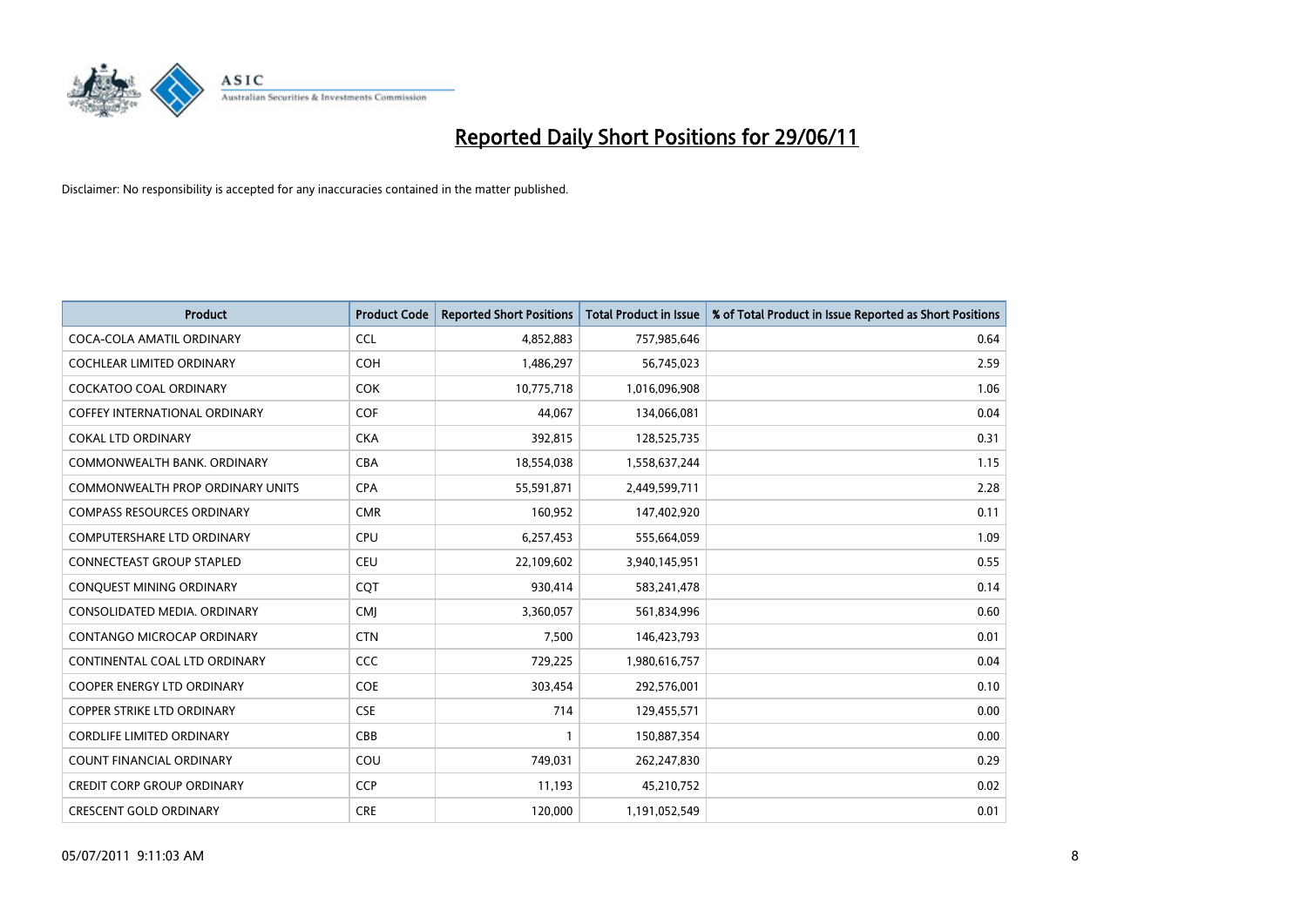

| <b>Product</b>                          | <b>Product Code</b> | <b>Reported Short Positions</b> | <b>Total Product in Issue</b> | % of Total Product in Issue Reported as Short Positions |
|-----------------------------------------|---------------------|---------------------------------|-------------------------------|---------------------------------------------------------|
| <b>CROMWELL PROP STAPLED SECURITIES</b> | <b>CMW</b>          | 499,323                         | 964,737,315                   | 0.06                                                    |
| <b>CROWN LIMITED ORDINARY</b>           | <b>CWN</b>          | 3,971,340                       | 754,131,800                   | 0.51                                                    |
| <b>CRUSADER RESOURCES ORDINARY</b>      | CAS                 | 3,833                           | 90,416,040                    | 0.00                                                    |
| <b>CSG LIMITED ORDINARY</b>             | CSV                 | 1,068,762                       | 282,567,499                   | 0.38                                                    |
| <b>CSL LIMITED ORDINARY</b>             | <b>CSL</b>          | 8,308,201                       | 527,960,909                   | 1.54                                                    |
| <b>CSR LIMITED ORDINARY</b>             | <b>CSR</b>          | 18,514,174                      | 506,000,315                   | 3.66                                                    |
| <b>CUDECO LIMITED ORDINARY</b>          | CDU                 | 883,419                         | 145,512,643                   | 0.59                                                    |
| <b>CUSTOMERS LIMITED ORDINARY</b>       | <b>CUS</b>          | 154,875                         | 134,869,357                   | 0.11                                                    |
| DART ENERGY LTD ORDINARY                | <b>DTE</b>          | 5,848,447                       | 720,674,545                   | 0.81                                                    |
| DAVID JONES LIMITED ORDINARY            | <b>DJS</b>          | 37,368,200                      | 520,751,395                   | 7.16                                                    |
| DECMIL GROUP LIMITED ORDINARY           | <b>DCG</b>          | 92,984                          | 124,204,568                   | 0.08                                                    |
| DEEP YELLOW LIMITED ORDINARY            | <b>DYL</b>          | 76,669                          | 1,127,534,458                 | 0.01                                                    |
| DEVINE LIMITED ORDINARY                 | <b>DVN</b>          | 1,000                           | 634,918,223                   | 0.00                                                    |
| DEXUS PROPERTY GROUP STAPLED UNITS      | <b>DXS</b>          | 44,970,599                      | 4,839,024,176                 | 0.93                                                    |
| DISCOVERY METALS LTD ORDINARY           | <b>DML</b>          | 6,366,143                       | 437,114,481                   | 1.45                                                    |
| DOMINO PIZZA ENTERPR ORDINARY           | <b>DMP</b>          | 250,903                         | 68,407,674                    | 0.37                                                    |
| DOWNER EDI LIMITED ORDINARY             | <b>DOW</b>          | 7,147,494                       | 429,100,296                   | 1.66                                                    |
| DRAGON MINING LTD ORDINARY              | <b>DRA</b>          | 408                             | 75,170,613                    | 0.00                                                    |
| DUET GROUP STAPLED US PROHIBIT.         | <b>DUE</b>          | 7,443,159                       | 909,692,991                   | 0.83                                                    |
| DULUXGROUP LIMITED ORDINARY             | <b>DLX</b>          | 6,838,081                       | 367,456,259                   | 1.85                                                    |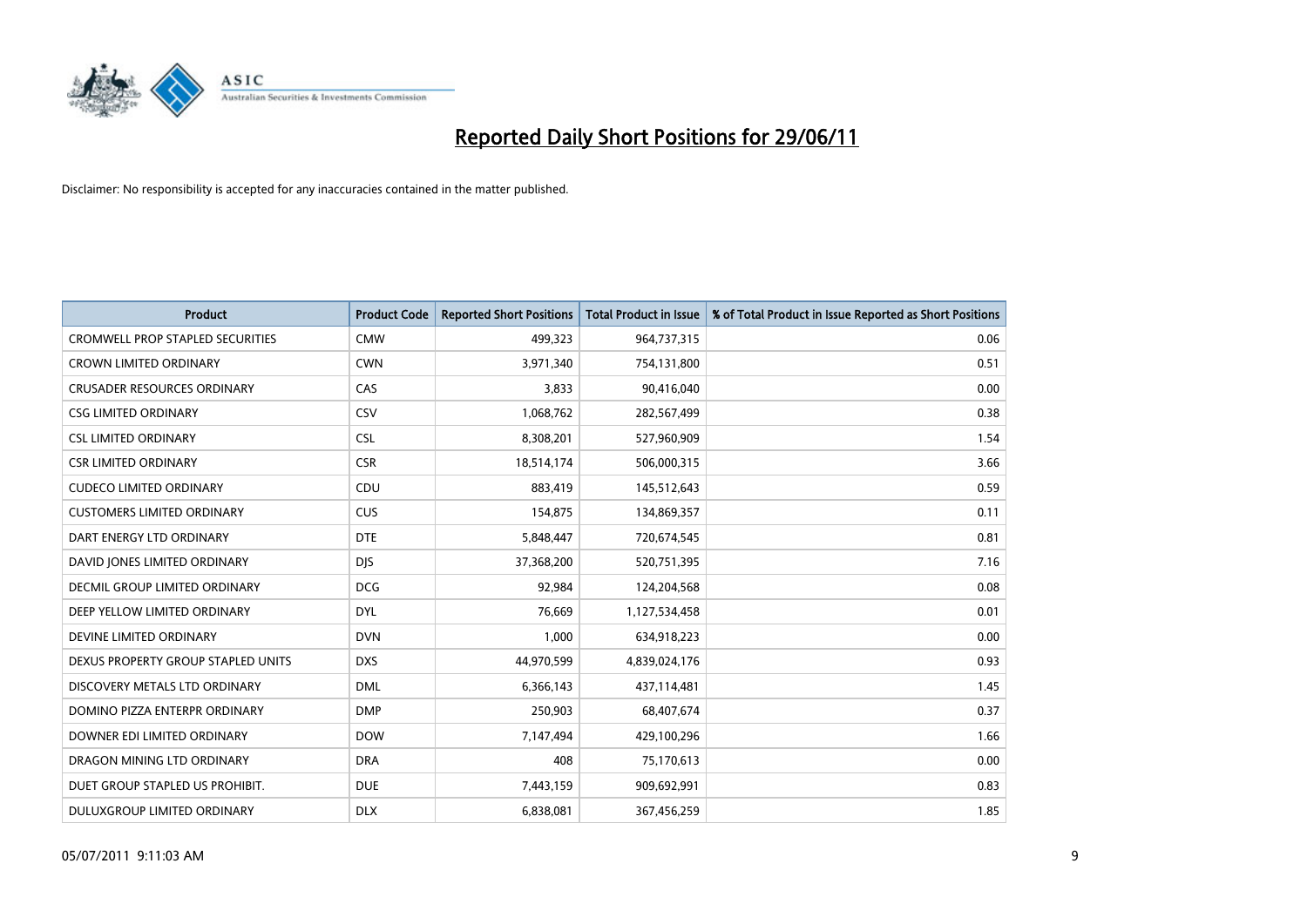

| <b>Product</b>                            | <b>Product Code</b> | <b>Reported Short Positions</b> | <b>Total Product in Issue</b> | % of Total Product in Issue Reported as Short Positions |
|-------------------------------------------|---------------------|---------------------------------|-------------------------------|---------------------------------------------------------|
| <b>DWS ADVANCED ORDINARY</b>              | <b>DWS</b>          | 173,226                         | 132,362,763                   | 0.13                                                    |
| EASTERN STAR GAS ORDINARY                 | <b>ESG</b>          | 9,391,819                       | 991,717,041                   | 0.94                                                    |
| ECHO ENTERTAINMENT ORDINARY               | <b>EGP</b>          | 1,510,346                       | 688,019,737                   | 0.23                                                    |
| EDT RETAIL TRUST UNITS                    | <b>EDT</b>          | 99,457                          | 4,700,290,868                 | 0.00                                                    |
| ELDERS LIMITED HYBRIDS                    | <b>ELDPA</b>        | 25,418                          | 1,500,000                     | 1.69                                                    |
| <b>ELDERS LIMITED ORDINARY</b>            | <b>ELD</b>          | 14,866,707                      | 448,598,480                   | 3.29                                                    |
| ELDORADO GOLD CORP CDI 1:1                | EAU                 | 45,408                          | 11,658,431                    | 0.40                                                    |
| ELEMENTAL MINERALS ORDINARY               | <b>ELM</b>          | 92,705                          | 171,284,443                   | 0.05                                                    |
| ELEMENTOS LIMITED ORDINARY                | <b>ELT</b>          | 8                               | 77,068,979                    | 0.00                                                    |
| ELIXIR PETROLEUM LTD ORDINARY             | <b>EXR</b>          | 324,400                         | 188,988,472                   | 0.17                                                    |
| <b>EMECO HOLDINGS ORDINARY</b>            | <b>EHL</b>          | 2,240,929                       | 631,237,586                   | 0.35                                                    |
| <b>ENERGY RESOURCES ORDINARY 'A'</b>      | ERA                 | 5,693,397                       | 190,737,934                   | 2.97                                                    |
| <b>ENERGY WORLD CORPOR, ORDINARY</b>      | <b>EWC</b>          | 22,136,529                      | 1,561,166,672                 | 1.40                                                    |
| <b>ENTEK ENERGY LTD ORDINARY</b>          | ETE                 | 489,903                         | 510,657,387                   | 0.10                                                    |
| <b>ENTELLECT LIMITED ORDINARY</b>         | <b>ESN</b>          | 464,050                         | 87,239,240                    | 0.53                                                    |
| <b>ENVESTRA LIMITED ORDINARY</b>          | <b>ENV</b>          | 3,773,273                       | 1,468,560,201                 | 0.24                                                    |
| EQUATORIAL RES LTD ORDINARY               | EQX                 | 12,077                          | 101,517,922                   | 0.01                                                    |
| EQUINOX MINERALS LTD CHESS DEPOSITARY INT | EQN                 | 379,953                         | 879,495,876                   | 0.04                                                    |
| <b>EUROZ LIMITED ORDINARY</b>             | EZL                 | 84,000                          | 140,623,341                   | 0.06                                                    |
| EVEREST FINANCIAL ORDINARY                | <b>EFG</b>          | 4,300                           | 25,143,824                    | 0.02                                                    |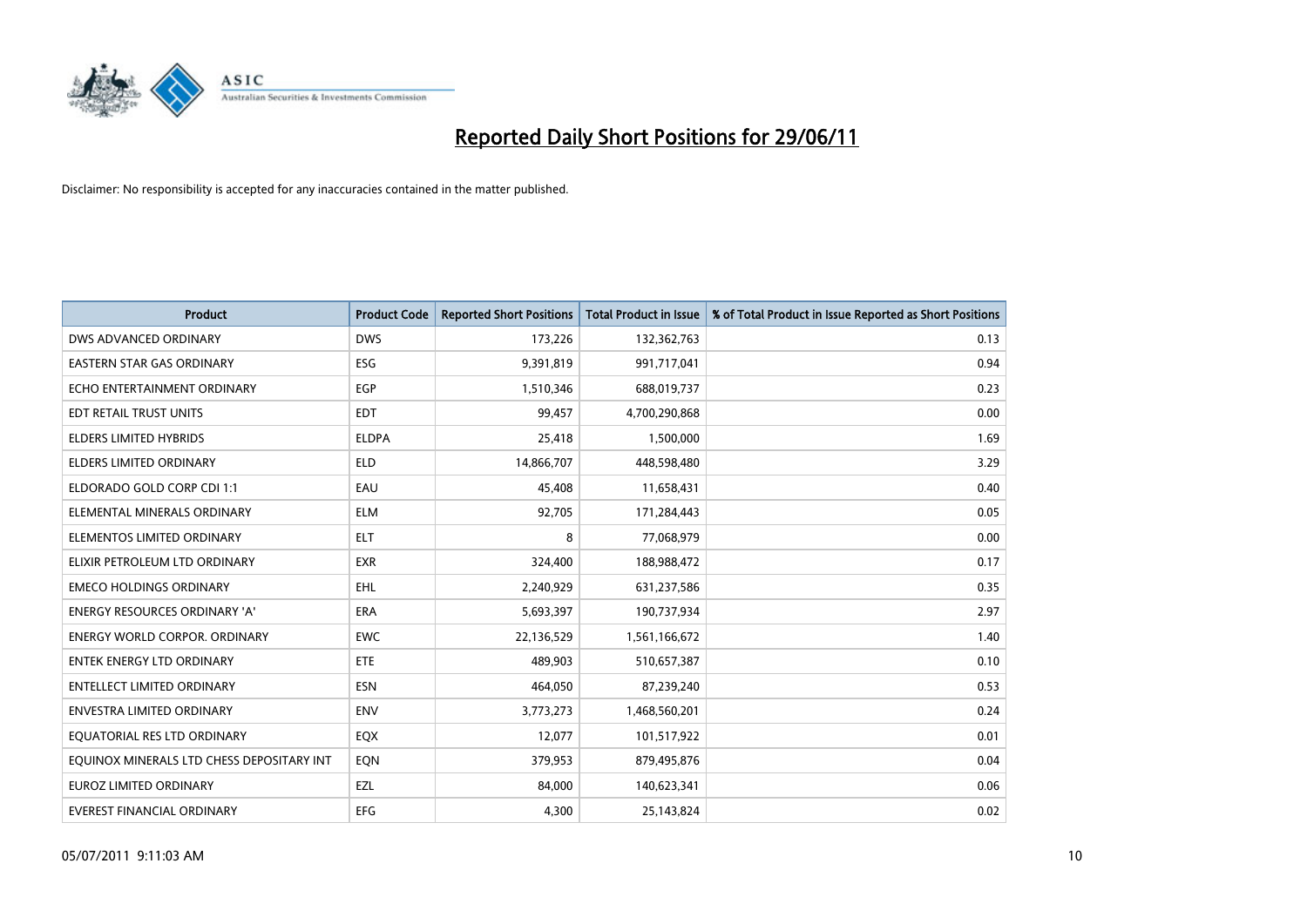

| <b>Product</b>                        | <b>Product Code</b> | <b>Reported Short Positions</b> | <b>Total Product in Issue</b> | % of Total Product in Issue Reported as Short Positions |
|---------------------------------------|---------------------|---------------------------------|-------------------------------|---------------------------------------------------------|
| <b>EXCO RESOURCES LTD ORDINARY</b>    | <b>EXS</b>          | 31,859                          | 348,544,187                   | 0.01                                                    |
| EXTRACT RESOURCES ORDINARY            | <b>EXT</b>          | 919,784                         | 251,191,285                   | 0.35                                                    |
| FAIRFAX MEDIA LTD ORDINARY            | <b>FXI</b>          | 300,261,913                     | 2,351,955,725                 | 12.73                                                   |
| FAR LTD ORDINARY                      | <b>FAR</b>          | 21,000,000                      | 1,245,351,164                 | 1.69                                                    |
| FERRAUS LIMITED ORDINARY              | <b>FRS</b>          | 4,990                           | 249,598,565                   | 0.00                                                    |
| FISHER & PAYKEL APP. ORDINARY         | <b>FPA</b>          | 18,298                          | 724,235,162                   | 0.00                                                    |
| FISHER & PAYKEL H. ORDINARY           | <b>FPH</b>          | 2,485,265                       | 520,473,867                   | 0.48                                                    |
| FKP PROPERTY GROUP STAPLED SECURITIES | <b>FKP</b>          | 24,575,768                      | 1,184,196,147                 | 2.05                                                    |
| FLEETWOOD CORP ORDINARY               | <b>FWD</b>          | 574,406                         | 57,847,937                    | 0.99                                                    |
| FLETCHER BUILDING ORDINARY            | <b>FBU</b>          | 6,414,580                       | 678,573,570                   | 0.94                                                    |
| FLEXIGROUP LIMITED ORDINARY           | <b>FXL</b>          | 60,409                          | 276,292,173                   | 0.02                                                    |
| <b>FLIGHT CENTRE ORDINARY</b>         | <b>FLT</b>          | 4,458,757                       | 99,946,094                    | 4.47                                                    |
| FLINDERS MINES LTD ORDINARY           | <b>FMS</b>          | 24,723,334                      | 1,820,839,571                 | 1.35                                                    |
| <b>FOCUS MINERALS LTD ORDINARY</b>    | <b>FML</b>          | 10,683,249                      | 3,440,515,431                 | 0.30                                                    |
| <b>FORGE GROUP LIMITED ORDINARY</b>   | FGE                 | 81,620                          | 82,924,014                    | 0.09                                                    |
| FORTE ENERGY NL ORDINARY              | <b>FTE</b>          | 2,658,986                       | 695,589,311                   | 0.38                                                    |
| FORTESCUE METALS GRP ORDINARY         | <b>FMG</b>          | 35,826,106                      | 3,113,348,659                 | 1.17                                                    |
| <b>FOSTER'S GROUP ORDINARY</b>        | FGL                 | 10,102,982                      | 1,940,894,542                 | 0.50                                                    |
| FTD CORPORATION ORDINARY              | <b>FTD</b>          | 8,088                           | 36,474,593                    | 0.02                                                    |
| <b>FUNTASTIC LIMITED ORDINARY</b>     | <b>FUN</b>          | 322,528                         | 340,997,682                   | 0.09                                                    |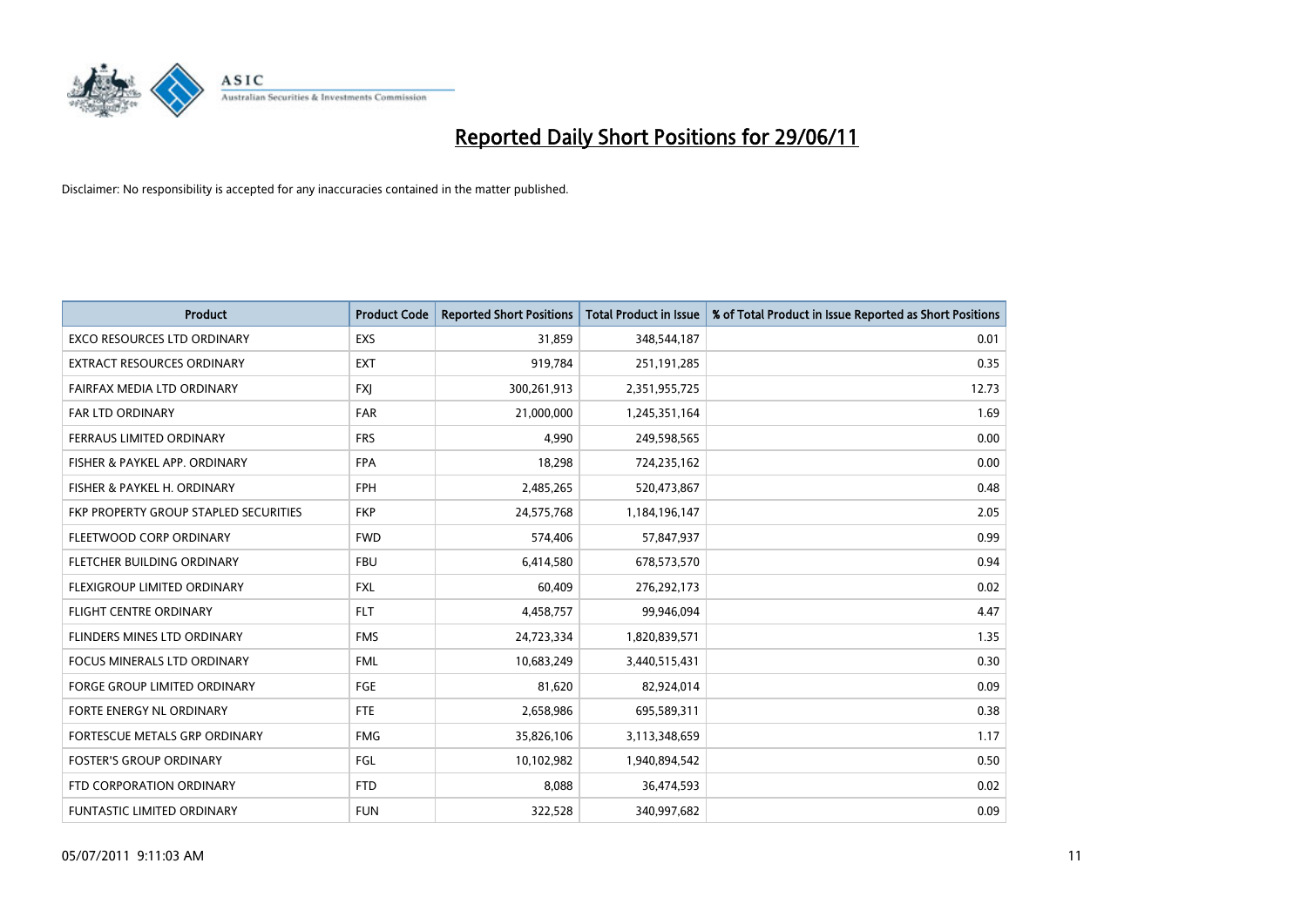

| <b>Product</b>                                   | <b>Product Code</b> | <b>Reported Short Positions</b> | <b>Total Product in Issue</b> | % of Total Product in Issue Reported as Short Positions |
|--------------------------------------------------|---------------------|---------------------------------|-------------------------------|---------------------------------------------------------|
| <b>G.U.D. HOLDINGS ORDINARY</b>                  | GUD                 | 324,843                         | 69,089,611                    | 0.45                                                    |
| <b>GALAXY RESOURCES ORDINARY</b>                 | GXY                 | 676,457                         | 323,327,000                   | 0.21                                                    |
| <b>GEODYNAMICS LIMITED ORDINARY</b>              | <b>GDY</b>          | 108,692                         | 336,892,832                   | 0.04                                                    |
| <b>GINDALBIE METALS LTD ORDINARY</b>             | <b>GBG</b>          | 41,509,167                      | 935,615,590                   | 4.43                                                    |
| <b>GLOBAL MINING ORDINARY</b>                    | <b>GMI</b>          | 8,951                           | 191,820,968                   | 0.00                                                    |
| <b>GLOUCESTER COAL ORDINARY</b>                  | GCL                 | 539,281                         | 165,982,891                   | 0.31                                                    |
| <b>GME RESOURCES LTD ORDINARY</b>                | <b>GME</b>          | 800                             | 322,635,902                   | 0.00                                                    |
| <b>GOLD ONE INT LTD ORDINARY</b>                 | GDO                 | 500,000                         | 808,716,731                   | 0.06                                                    |
| <b>GOLD ROAD RES LTD ORDINARY</b>                | <b>GOR</b>          | 808.196                         | 298,904,971                   | 0.27                                                    |
| <b>GOLDEN WEST RESOURCE ORDINARY</b>             | <b>GWR</b>          | 1,617                           | 192,082,567                   | 0.00                                                    |
| <b>GOODMAN FIELDER. ORDINARY</b>                 | <b>GFF</b>          | 32,912,686                      | 1,380,386,438                 | 2.40                                                    |
| <b>GOODMAN GROUP STAPLED US PROHIBIT.</b>        | <b>GMG</b>          | 43,900,802                      | 7,394,607,411                 | 0.58                                                    |
| GPT GROUP STAPLED SEC.                           | GPT                 | 17,762,457                      | 1,855,529,431                 | 0.95                                                    |
| <b>GRAINCORP LIMITED A CLASS ORDINARY</b>        | <b>GNC</b>          | 577,820                         | 198,318,900                   | 0.27                                                    |
| <b>GRANGE RESOURCES, ORDINARY</b>                | <b>GRR</b>          | 114,653                         | 1,153,181,487                 | 0.00                                                    |
| <b>GREENCAP LIMITED ORDINARY</b>                 | GCG                 | 1                               | 262,515,385                   | 0.00                                                    |
| <b>GREENLAND MIN EN LTD ORDINARY</b>             | GGG                 | 1,029,169                       | 375,793,716                   | 0.27                                                    |
| <b>GROWTHPOINT PROPERTY ORD/UNIT STAPLED SEC</b> | GOZ                 | 40,025                          | 237,577,520                   | 0.02                                                    |
| <b>GRYPHON MINERALS LTD ORDINARY</b>             | GRY                 | 6,210,210                       | 299,922,058                   | 2.04                                                    |
| <b>GUILDFORD COAL LTD ORDINARY</b>               | <b>GUF</b>          | 1,155,458                       | 213,532,609                   | 0.54                                                    |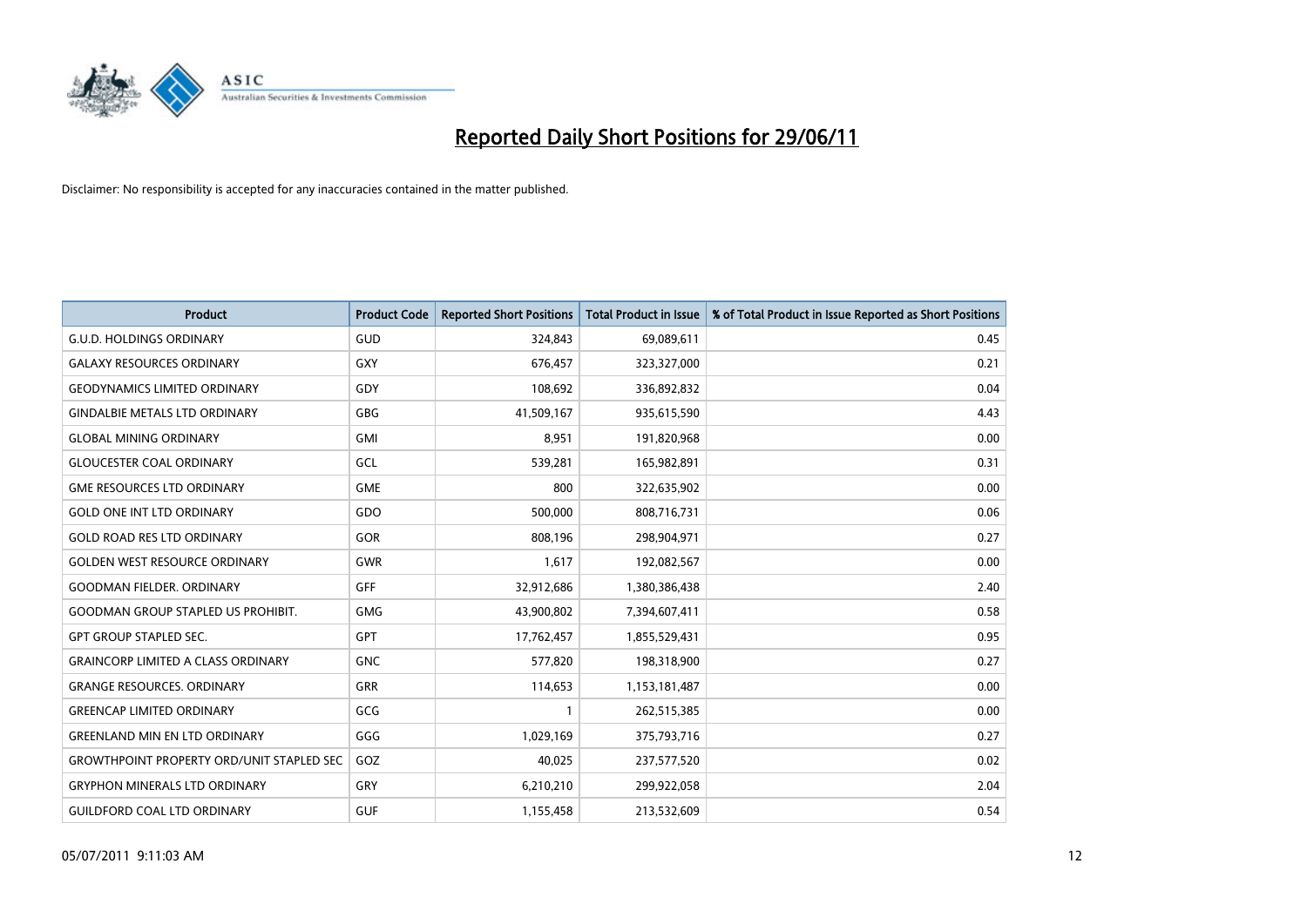

| <b>Product</b>                            | <b>Product Code</b> | <b>Reported Short Positions</b> | <b>Total Product in Issue</b> | % of Total Product in Issue Reported as Short Positions |
|-------------------------------------------|---------------------|---------------------------------|-------------------------------|---------------------------------------------------------|
| GUINNESS PEAT GROUP. CHESS DEPOSITARY INT | GPG                 | 2,647,562                       | 296,096,600                   | 0.89                                                    |
| <b>GUIARAT NRE COAL LTD ORDINARY</b>      | <b>GNM</b>          | 72,482                          | 990,955,858                   | 0.01                                                    |
| <b>GUNNS LIMITED ORDINARY</b>             | <b>GNS</b>          | 59,786,560                      | 848,401,559                   | 7.05                                                    |
| <b>GWA GROUP LTD ORDINARY</b>             | <b>GWA</b>          | 7,543,315                       | 301,525,014                   | 2.46                                                    |
| HARVEY NORMAN ORDINARY                    | <b>HVN</b>          | 44,307,355                      | 1,062,316,784                 | 4.16                                                    |
| HASTIE GROUP LIMITED ORDINARY             | <b>HST</b>          | 3,088,139                       | 535,111,243                   | 0.58                                                    |
| HASTINGS DIVERSIFIED STAPLED SECURITY     | <b>HDF</b>          | 985,732                         | 529,187,294                   | 0.17                                                    |
| HEARTWARE INT INC CDI 35:1                | <b>HIN</b>          | 272,008                         | 48,598,550                    | 0.56                                                    |
| <b>HENDERSON GROUP CDI 1:1</b>            | <b>HGG</b>          | 6,013,522                       | 596,893,247                   | 1.01                                                    |
| HFA HOLDINGS LIMITED ORDINARY             | <b>HFA</b>          | 497,432                         | 117,332,831                   | 0.41                                                    |
| HIGHLANDS PACIFIC ORDINARY                | <b>HIG</b>          | 2,574,843                       | 686,082,148                   | 0.37                                                    |
| HILLGROVE RES LTD ORDINARY                | <b>HGO</b>          | 2,173,870                       | 793,698,575                   | 0.27                                                    |
| HILLS HOLDINGS LTD ORDINARY               | <b>HIL</b>          | 3,574,442                       | 249,139,016                   | 1.43                                                    |
| HORIZON OIL LIMITED ORDINARY              | <b>HZN</b>          | 6,351,214                       | 1,130,811,515                 | 0.56                                                    |
| HUNNU COAL LIMITED ORDINARY               | <b>HUN</b>          | 269,169                         | 212,565,002                   | 0.13                                                    |
| <b>ICON ENERGY LIMITED ORDINARY</b>       | <b>ICN</b>          | 69,280                          | 469,301,394                   | 0.01                                                    |
| <b>IINET LIMITED ORDINARY</b>             | <b>IIN</b>          | 1,126,835                       | 152,160,119                   | 0.74                                                    |
| <b>ILUKA RESOURCES ORDINARY</b>           | ILU                 | 2,783,482                       | 418,700,517                   | 0.66                                                    |
| <b>IMDEX LIMITED ORDINARY</b>             | <b>IMD</b>          | 45,522                          | 199,414,165                   | 0.01                                                    |
| IMF (AUSTRALIA) LTD ORDINARY              | <b>IMF</b>          | 329,821                         | 123,828,193                   | 0.26                                                    |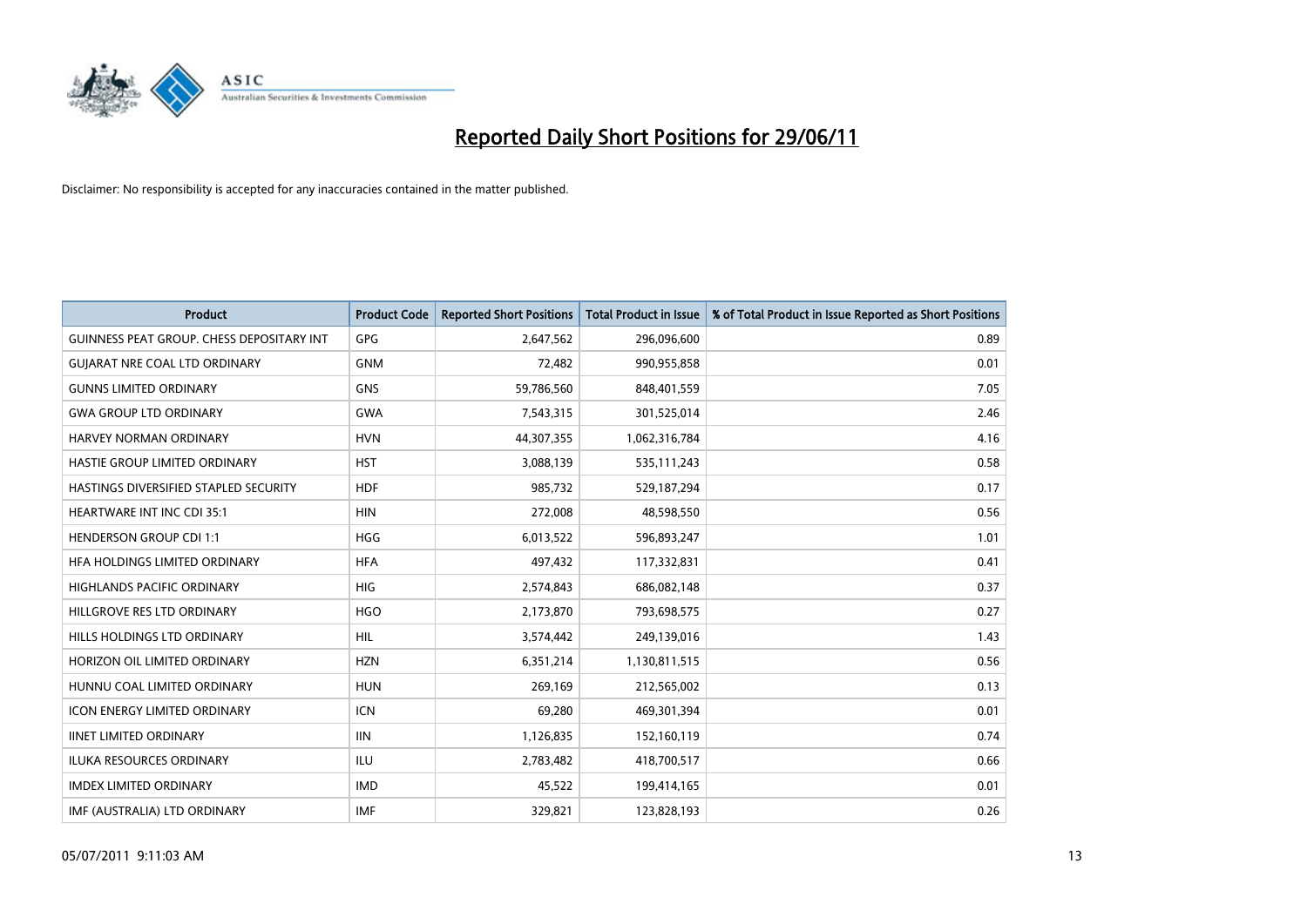

| <b>Product</b>                                | <b>Product Code</b> | <b>Reported Short Positions</b> | <b>Total Product in Issue</b> | % of Total Product in Issue Reported as Short Positions |
|-----------------------------------------------|---------------------|---------------------------------|-------------------------------|---------------------------------------------------------|
| <b>IMX RESOURCES LTD ORDINARY</b>             | <b>IXR</b>          | 20,005                          | 262,612,803                   | 0.01                                                    |
| <b>INCITEC PIVOT ORDINARY</b>                 | IPL                 | 4,798,434                       | 1,628,730,107                 | 0.28                                                    |
| <b>INDAGO RESOURCES LTD ORDINARY</b>          | <b>IDG</b>          | 8,179                           | 6,509,251                     | 0.13                                                    |
| INDEPENDENCE GROUP ORDINARY                   | <b>IGO</b>          | 1,245,967                       | 202,569,635                   | 0.62                                                    |
| <b>INDO MINES LIMITED ORDINARY</b>            | <b>IDO</b>          | 1,295,369                       | 229,809,304                   | 0.57                                                    |
| <b>INDOPHIL RESOURCES ORDINARY</b>            | <b>IRN</b>          | 9,013,005                       | 895,875,340                   | 0.99                                                    |
| <b>INDUSTREA LIMITED ORDINARY</b>             | IDL                 | 1,601,138                       | 364,524,797                   | 0.43                                                    |
| INFIGEN ENERGY STAPLED SECURITIES             | <b>IFN</b>          | 4,210,589                       | 762,265,972                   | 0.57                                                    |
| <b>INFRATIL LIMITED ORDINARY</b>              | IFZ                 | 110,283                         | 601,616,935                   | 0.02                                                    |
| ING RE COM GROUP STAPLED SECURITIES           | ILF.                | 9,075                           | 441,029,194                   | 0.00                                                    |
| INSURANCE AUSTRALIA ORDINARY                  | <b>IAG</b>          | 6,946,547                       | 2,079,034,021                 | 0.34                                                    |
| INT GOLDFIELDS LTD ORDINARY                   | IGS                 | 12,197,682                      | 571,520,386                   | 2.13                                                    |
| INTEGRA MINING LTD. ORDINARY                  | <b>IGR</b>          | 6,454,125                       | 841,525,727                   | 0.77                                                    |
| <b>INTREPID MINES ORDINARY</b>                | <b>IAU</b>          | 3,602,401                       | 520,802,643                   | 0.68                                                    |
| <b>INVESTA OFFICE FUND STAPLED SECURITIES</b> | <b>IOF</b>          | 9,504,721                       | 2,729,071,212                 | 0.34                                                    |
| <b>INVOCARE LIMITED ORDINARY</b>              | <b>IVC</b>          | 1,148,732                       | 107,912,897                   | 1.06                                                    |
| ION LIMITED ORDINARY                          | <b>ION</b>          | 164,453                         | 256,365,105                   | 0.06                                                    |
| <b>IOOF HOLDINGS LTD ORDINARY</b>             | IFL                 | 860,740                         | 229,794,395                   | 0.36                                                    |
| <b>IRESS MARKET TECH. ORDINARY</b>            | <b>IRE</b>          | 2,249,617                       | 126,018,142                   | 1.77                                                    |
| <b>IRON ORE HOLDINGS ORDINARY</b>             | <b>IOH</b>          | 112,427                         | 166,087,005                   | 0.06                                                    |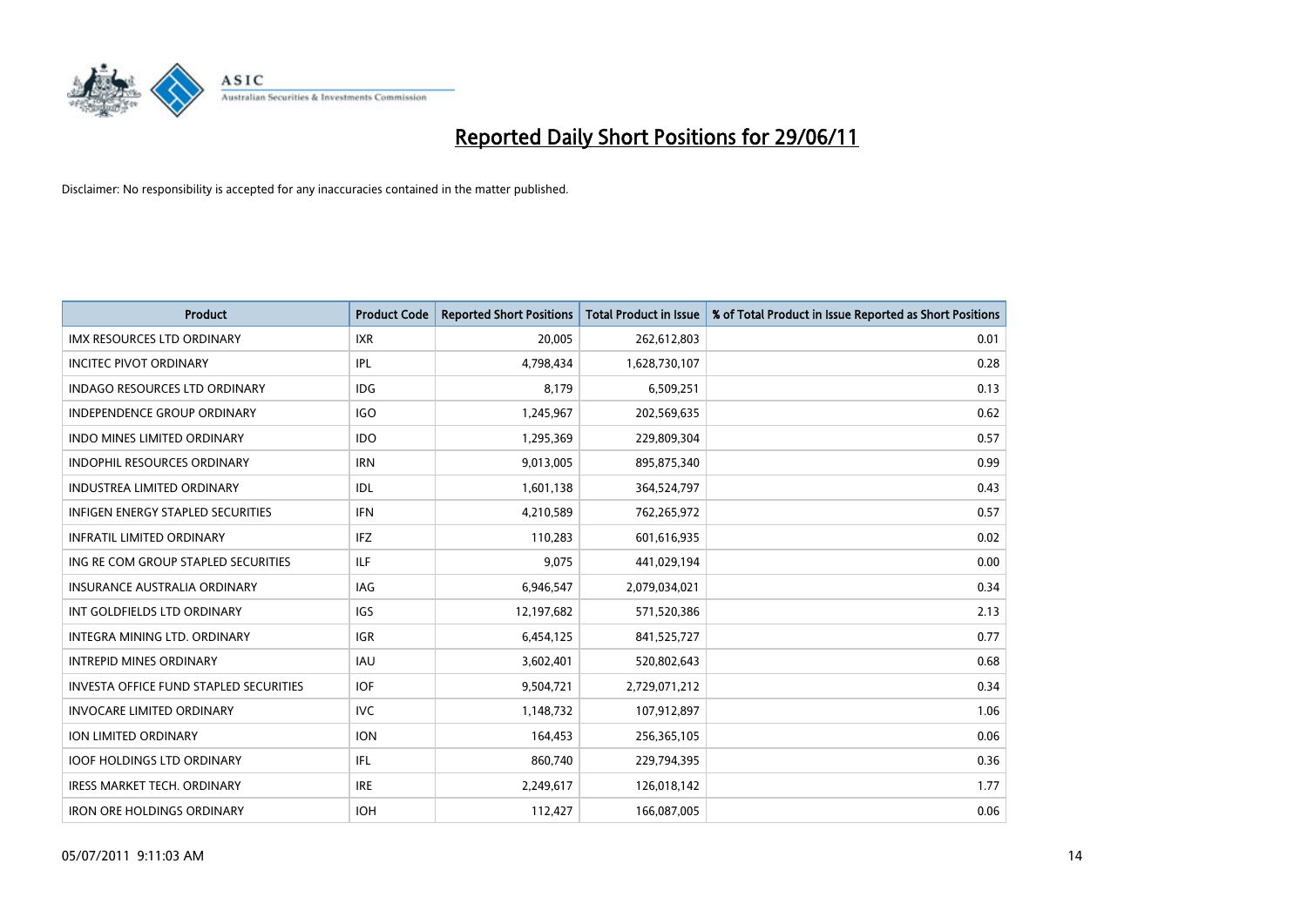

| <b>Product</b>                            | <b>Product Code</b> | <b>Reported Short Positions</b> | <b>Total Product in Issue</b> | % of Total Product in Issue Reported as Short Positions |
|-------------------------------------------|---------------------|---------------------------------|-------------------------------|---------------------------------------------------------|
| ISHARES MSCI AUS 200 ISHARES MSCI AUS 200 | <b>IOZ</b>          | 10,280                          | 1,950,015                     | 0.53                                                    |
| <b>ISHARES MSCI TAIWAN CDI 1:1</b>        | <b>ITW</b>          | 131,336                         | 184,400,000                   | 0.07                                                    |
| ISHARES S&P HIGH DIV ISHARES S&P HIGH DIV | <b>IHD</b>          | 5,208                           | 2,200,055                     | 0.24                                                    |
| ISHARES SMALL ORDS ISHARES SMALL ORDS     | <b>ISO</b>          | 187,082                         | 3,900,000                     | 4.80                                                    |
| <b>ISOFT GROUP LIMITED ORDINARY</b>       | <b>ISF</b>          | 6,421,118                       | 1,070,915,673                 | 0.60                                                    |
| <b>IVANHOE AUSTRALIA ORDINARY</b>         | <b>IVA</b>          | 152,654                         | 418,709,553                   | 0.03                                                    |
| JAMES HARDIE INDUST CHESS DEPOSITARY INT  | <b>IHX</b>          | 18,754,225                      | 437,311,611                   | 4.29                                                    |
| <b>JAMESON RESOURCES ORDINARY</b>         | <b>JAL</b>          | 1,600,000                       | 95,828,865                    | 1.67                                                    |
| <b>JB HI-FI LIMITED ORDINARY</b>          | <b>IBH</b>          | 15,532,434                      | 98,530,763                    | 15.76                                                   |
| <b>JUPITER MINES ORDINARY</b>             | <b>IMS</b>          | 331,909                         | 1,560,335,037                 | 0.02                                                    |
| KAGARA LTD ORDINARY                       | KZL                 | 11,030,550                      | 708,583,836                   | 1.55                                                    |
| KANGAROO RES LTD ORDINARY                 | <b>KRL</b>          | 600,000                         | 3,434,430,012                 | 0.02                                                    |
| KAROON GAS AUSTRALIA ORDINARY             | <b>KAR</b>          | 1,255,816                       | 221,420,769                   | 0.56                                                    |
| KASBAH RESOURCES ORDINARY                 | <b>KAS</b>          | 60,022                          | 364,262,596                   | 0.02                                                    |
| KATHMANDU HOLD LTD ORDINARY               | <b>KMD</b>          | 913,686                         | 200,000,000                   | 0.45                                                    |
| <b>KENTOR GOLD LIMITED ORDINARY</b>       | KGL                 | 5,000                           | 1,062,092,950                 | 0.00                                                    |
| <b>KEYBRIDGE CAPITAL ORDINARY</b>         | <b>KBC</b>          | 53,057                          | 172,070,564                   | 0.03                                                    |
| KIMBERLEY METALS LTD ORDINARY             | <b>KBL</b>          | 1,820                           | 161,976,319                   | 0.00                                                    |
| KINGSGATE CONSOLID. ORDINARY              | <b>KCN</b>          | 3,280,576                       | 135,274,830                   | 2.40                                                    |
| KINGSROSE MINING LTD ORDINARY             | <b>KRM</b>          | 1,084,274                       | 264,223,455                   | 0.40                                                    |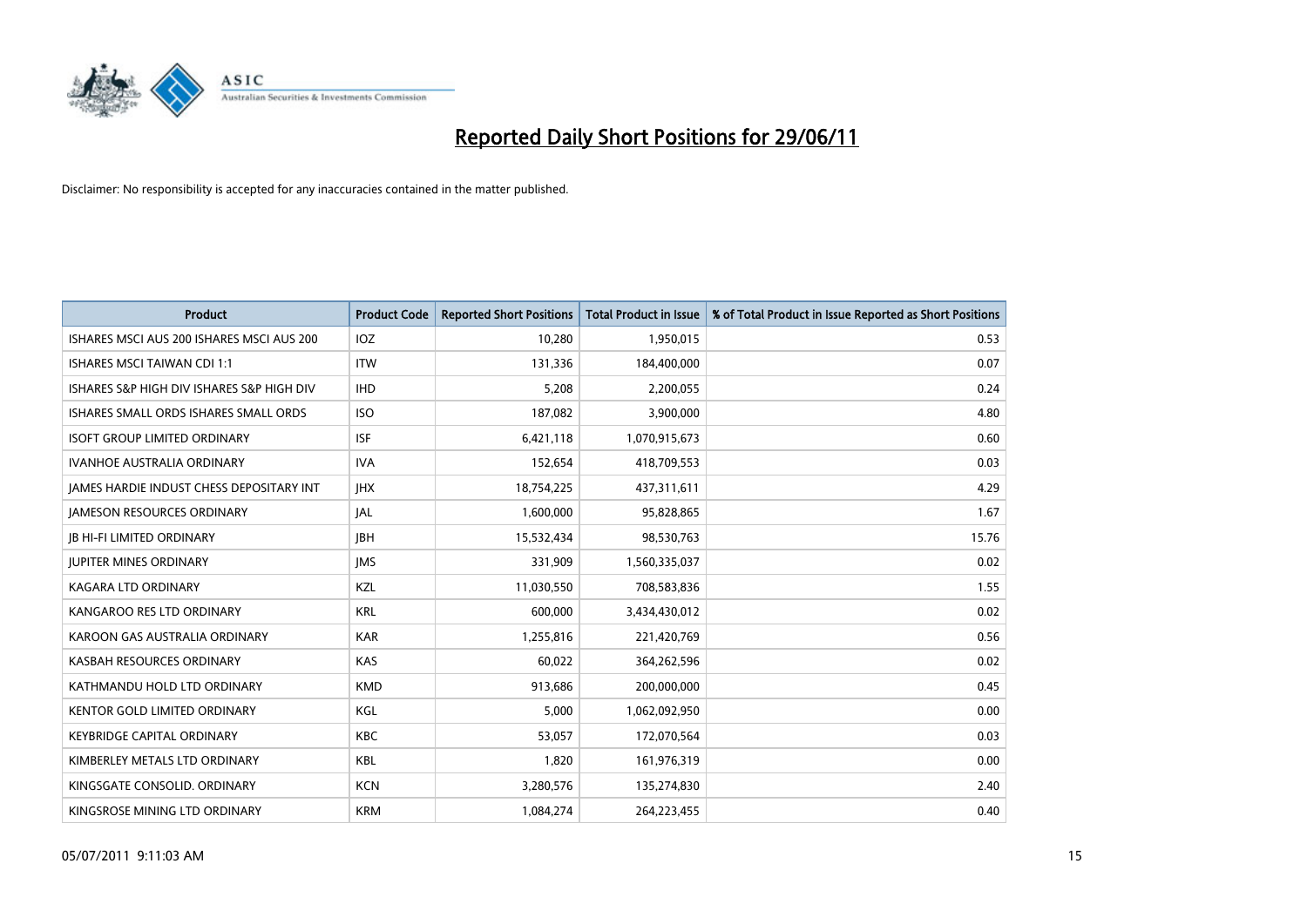

| <b>Product</b>                        | <b>Product Code</b> | <b>Reported Short Positions</b> | <b>Total Product in Issue</b> | % of Total Product in Issue Reported as Short Positions |
|---------------------------------------|---------------------|---------------------------------|-------------------------------|---------------------------------------------------------|
| LEIGHTON HOLDINGS ORDINARY            | LEI                 | 5,939,523                       | 336,515,596                   | 1.77                                                    |
| LEND LEASE GROUP UNIT/ORD STAPLED     | LLC                 | 3,070,606                       | 570,915,669                   | 0.51                                                    |
| LINC ENERGY LTD ORDINARY              | <b>LNC</b>          | 5,791,610                       | 503,418,900                   | 1.16                                                    |
| LIQUEFIED NATURAL ORDINARY            | <b>LNG</b>          | 335,739                         | 214,449,015                   | 0.16                                                    |
| LYNAS CORPORATION ORDINARY            | <b>LYC</b>          | 51,900,595                      | 1,713,546,913                 | 3.06                                                    |
| M2 TELECOMMUNICATION ORDINARY         | <b>MTU</b>          | 102,081                         | 123,616,285                   | 0.08                                                    |
| <b>MACA LIMITED ORDINARY</b>          | <b>MLD</b>          | 30,261                          | 150,000,000                   | 0.02                                                    |
| MACARTHUR COAL ORDINARY               | <b>MCC</b>          | 5,238,967                       | 302,092,343                   | 1.75                                                    |
| MACMAHON HOLDINGS ORDINARY            | MAH                 | 7,559,478                       | 733,711,705                   | 1.03                                                    |
| MACO ATLAS ROADS GRP ORDINARY STAPLED | <b>MOA</b>          | 6,458,007                       | 452,345,907                   | 1.42                                                    |
| MACQUARIE GROUP LTD ORDINARY          | MQG                 | 6,003,653                       | 346,857,552                   | 1.69                                                    |
| MAGMA METALS LTD. ORDINARY            | <b>MMW</b>          | 500                             | 267,040,923                   | 0.00                                                    |
| MAP GROUP STAPLED US PROHIBIT.        | <b>MAP</b>          | 13,223,145                      | 1,861,210,782                 | 0.70                                                    |
| MARENGO MINING ORDINARY               | <b>MGO</b>          | 148,971                         | 995,068,613                   | 0.01                                                    |
| <b>MATRIX C &amp; E LTD ORDINARY</b>  | <b>MCE</b>          | 96,156                          | 77,081,507                    | 0.12                                                    |
| MCMILLAN SHAKESPEARE ORDINARY         | <b>MMS</b>          | 54,939                          | 68,081,810                    | 0.07                                                    |
| <b>MCPHERSON'S LTD ORDINARY</b>       | <b>MCP</b>          | 1,377,745                       | 72,401,758                    | 1.90                                                    |
| MEDUSA MINING LTD ORDINARY            | <b>MML</b>          | 1,110,734                       | 188,233,911                   | 0.58                                                    |
| MELBOURNE IT LIMITED ORDINARY         | <b>MLB</b>          | 182,722                         | 80,662,621                    | 0.23                                                    |
| MEO AUSTRALIA LTD ORDINARY            | <b>MEO</b>          | 4,013,979                       | 539,913,260                   | 0.73                                                    |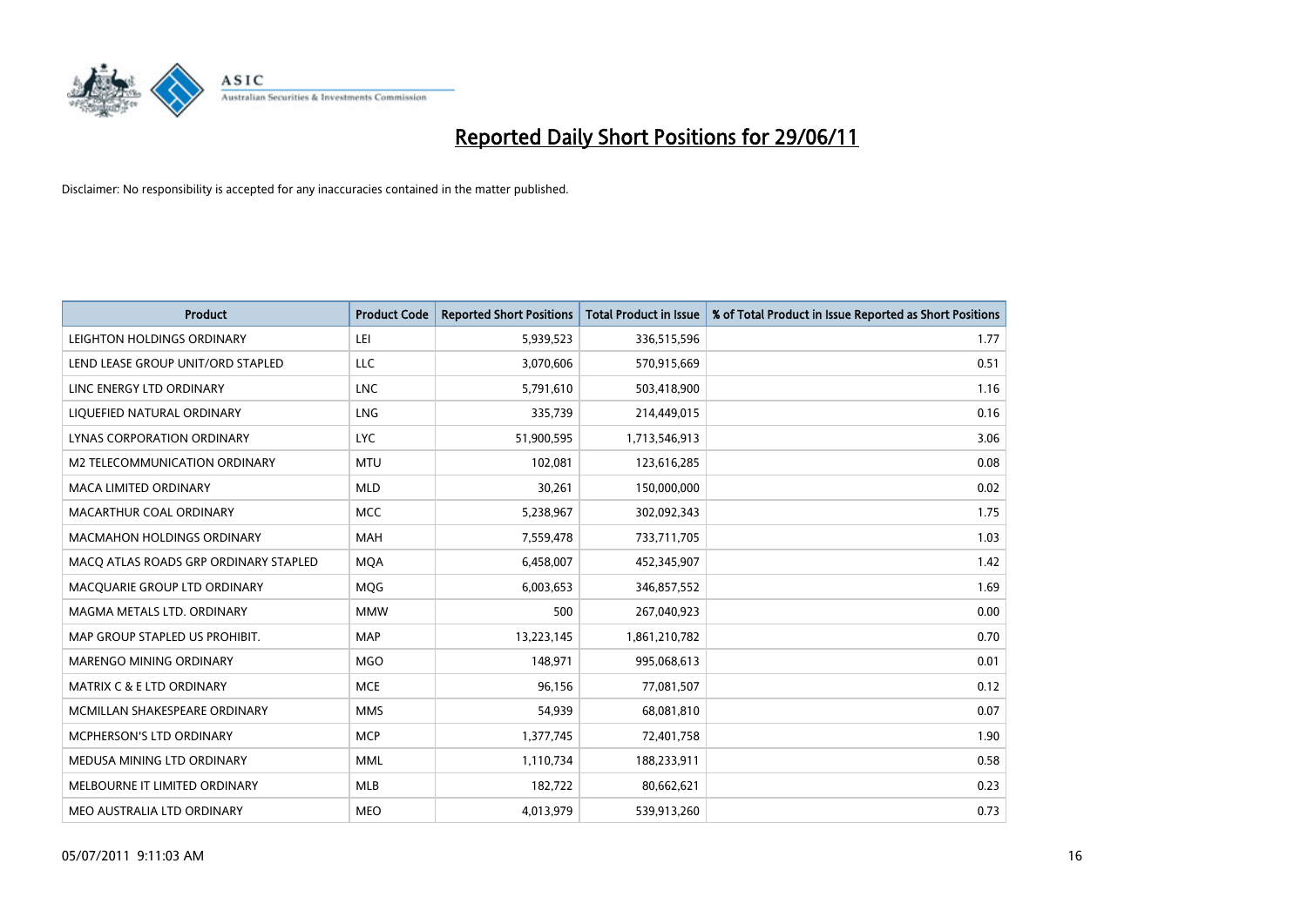

| <b>Product</b>                  | <b>Product Code</b> | <b>Reported Short Positions</b> | <b>Total Product in Issue</b> | % of Total Product in Issue Reported as Short Positions |
|---------------------------------|---------------------|---------------------------------|-------------------------------|---------------------------------------------------------|
| <b>MERMAID MARINE ORDINARY</b>  | <b>MRM</b>          | 2,251,775                       | 215,376,756                   | 1.02                                                    |
| MESOBLAST LIMITED ORDINARY      | <b>MSB</b>          | 1,968,839                       | 279,733,562                   | 0.71                                                    |
| METALS X LIMITED ORDINARY       | <b>MLX</b>          | 783,742                         | 1,365,661,782                 | 0.06                                                    |
| METCASH LIMITED ORDINARY        | <b>MTS</b>          | 33,271,256                      | 768,853,924                   | 4.30                                                    |
| METGASCO LIMITED ORDINARY       | <b>MEL</b>          | 412,776                         | 276,213,791                   | 0.15                                                    |
| METMINCO LIMITED ORDINARY       | <b>MNC</b>          | 2,324,827                       | 1,462,616,146                 | 0.16                                                    |
| MHM METALS LIMITED ORDINARY     | <b>MHM</b>          | 85,533                          | 101,590,410                   | 0.09                                                    |
| MICLYN EXP OFFSHR ORDINARY      | <b>MIO</b>          | 633,129                         | 274,618,684                   | 0.22                                                    |
| MINARA RESOURCES ORDINARY       | <b>MRE</b>          | 10,497,421                      | 1,169,424,487                 | 0.88                                                    |
| MINCOR RESOURCES NL ORDINARY    | <b>MCR</b>          | 1,502,879                       | 200,608,804                   | 0.74                                                    |
| MINEMAKERS LIMITED ORDINARY     | <b>MAK</b>          | 44,227                          | 227,003,950                   | 0.02                                                    |
| MINERAL DEPOSITS ORDINARY       | <b>MDL</b>          | 593,768                         | 83,415,116                    | 0.71                                                    |
| MINERAL RESOURCES, ORDINARY     | <b>MIN</b>          | 844,465                         | 169,168,017                   | 0.48                                                    |
| MIRABELA NICKEL LTD ORDINARY    | <b>MBN</b>          | 11,262,930                      | 491,561,237                   | 2.29                                                    |
| MIRVAC GROUP STAPLED SECURITIES | <b>MGR</b>          | 29,407,795                      | 3,416,924,188                 | 0.83                                                    |
| MISSION NEWENERGY ORDINARY      | <b>MBT</b>          | 1,700                           | 8,512,259                     | 0.02                                                    |
| MOLOPO ENERGY LTD ORDINARY      | <b>MPO</b>          | 1,531,878                       | 247,940,175                   | 0.62                                                    |
| MOLY MINES LIMITED ORDINARY     | <b>MOL</b>          | 48,000                          | 384,893,989                   | 0.01                                                    |
| MONADELPHOUS GROUP ORDINARY     | <b>MND</b>          | 537,982                         | 87,576,827                    | 0.62                                                    |
| MORTGAGE CHOICE LTD ORDINARY    | <b>MOC</b>          | 23,932                          | 119,948,255                   | 0.02                                                    |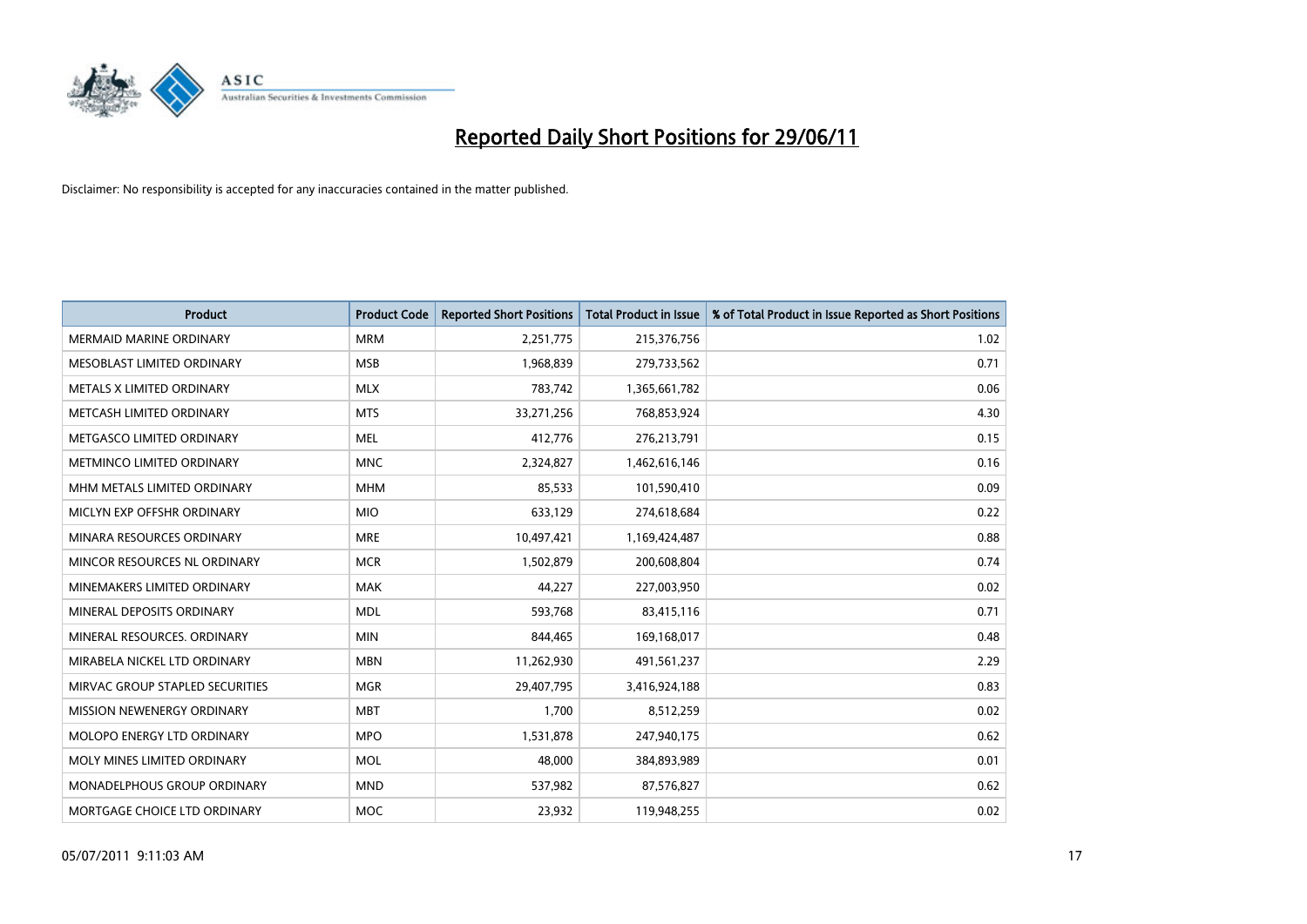

| <b>Product</b>                    | <b>Product Code</b> | <b>Reported Short Positions</b> | <b>Total Product in Issue</b> | % of Total Product in Issue Reported as Short Positions |
|-----------------------------------|---------------------|---------------------------------|-------------------------------|---------------------------------------------------------|
| <b>MOUNT GIBSON IRON ORDINARY</b> | <b>MGX</b>          | 9,422,173                       | 1,082,570,693                 | 0.86                                                    |
| MSF SUGAR LIMITED ORDINARY        | <b>MSF</b>          | 29,108                          | 69,165,378                    | 0.04                                                    |
| MULTIPLEX SITES SITES             | <b>MXUPA</b>        | 173                             | 4,500,000                     | 0.00                                                    |
| MURCHISON METALS LTD ORDINARY     | <b>MMX</b>          | 15,296,277                      | 435,884,268                   | 3.49                                                    |
| MYER HOLDINGS LTD ORDINARY        | <b>MYR</b>          | 19,154,663                      | 582,947,884                   | 3.28                                                    |
| <b>MYSTATE LIMITED ORDINARY</b>   | <b>MYS</b>          | 1,400                           | 67,439,158                    | 0.00                                                    |
| NANOSONICS LIMITED ORDINARY       | <b>NAN</b>          | 20,403                          | 230,490,585                   | 0.01                                                    |
| NATIONAL AUST. BANK ORDINARY      | <b>NAB</b>          | 16,804,145                      | 2,169,819,076                 | 0.77                                                    |
| NATURAL FUEL LIMITED ORDINARY     | <b>NFL</b>          | 1                               | 1,121,912                     | 0.00                                                    |
| NAVIGATOR RESOURCES ORDINARY      | <b>NAV</b>          | 500                             | 465,790,327                   | 0.00                                                    |
| NAVITAS LIMITED ORDINARY          | <b>NVT</b>          | 3,544,665                       | 375,230,115                   | 0.97                                                    |
| NEPTUNE MARINE ORDINARY           | <b>NMS</b>          | 955,276                         | 1,747,612,299                 | 0.05                                                    |
| NEW HOPE CORPORATION ORDINARY     | <b>NHC</b>          | 1,430,880                       | 830,230,549                   | 0.18                                                    |
| NEWCREST MINING ORDINARY          | <b>NCM</b>          | 2,198,263                       | 765,407,334                   | 0.26                                                    |
| NEWS CORP A NON-VOTING CDI        | <b>NWSLV</b>        | 2,100,826                       | 1,829,821,587                 | 0.10                                                    |
| NEWS CORP B VOTING CDI            | <b>NWS</b>          | 2,295,567                       | 798,520,953                   | 0.26                                                    |
| NEXBIS LIMITED ORDINARY           | <b>NBS</b>          | 142,233                         | 798,356,704                   | 0.02                                                    |
| NEXUS ENERGY LIMITED ORDINARY     | <b>NXS</b>          | 20,366,467                      | 1,326,337,066                 | 1.52                                                    |
| NIB HOLDINGS LIMITED ORDINARY     | <b>NHF</b>          | 7,471                           | 466,765,752                   | 0.00                                                    |
| NICK SCALI LIMITED ORDINARY       | <b>NCK</b>          | 38,346                          | 81,000,000                    | 0.04                                                    |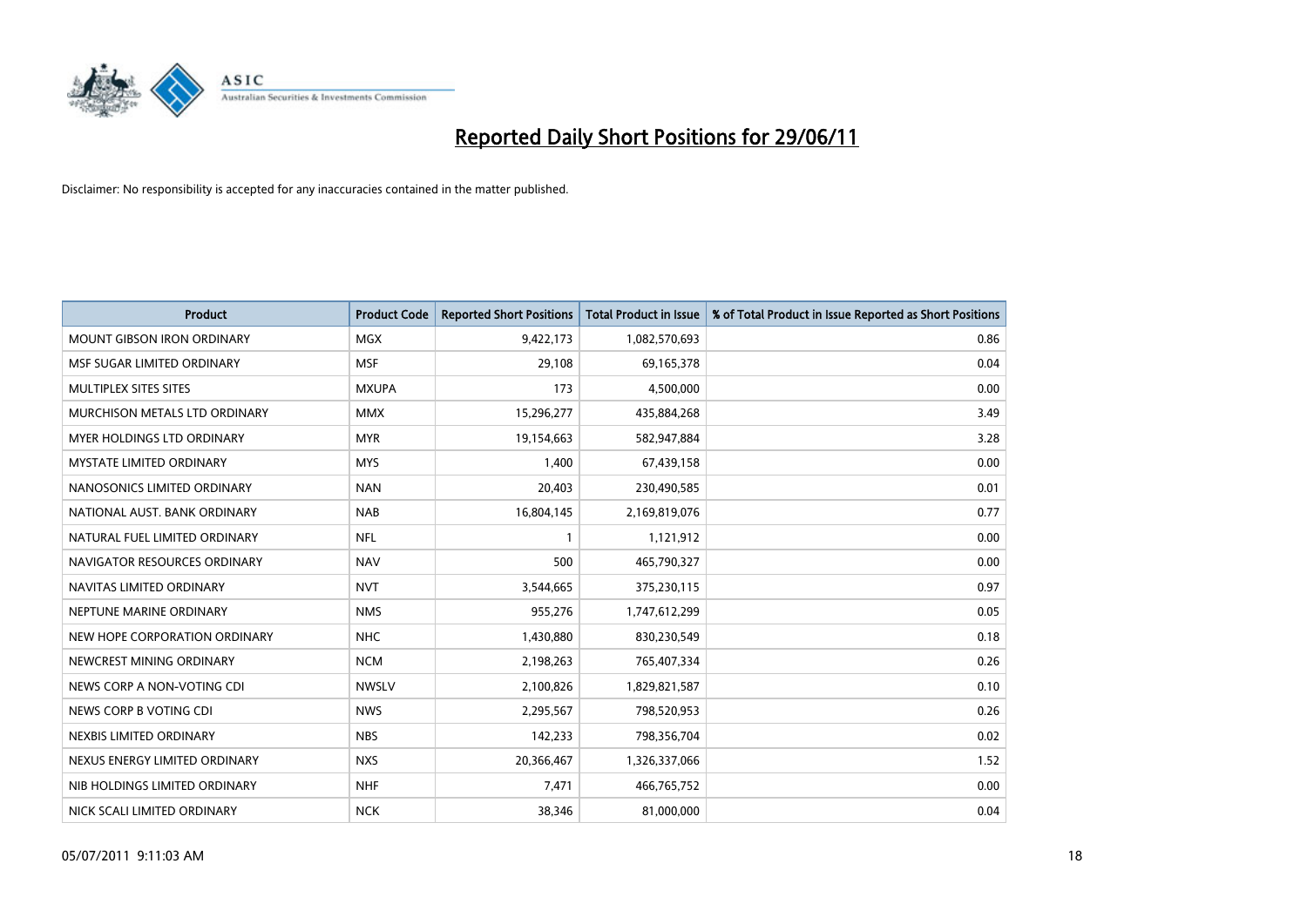

| <b>Product</b>                        | <b>Product Code</b> | <b>Reported Short Positions</b> | <b>Total Product in Issue</b> | % of Total Product in Issue Reported as Short Positions |
|---------------------------------------|---------------------|---------------------------------|-------------------------------|---------------------------------------------------------|
| NIDO PETROLEUM ORDINARY               | <b>NDO</b>          | 1,258,761                       | 1,389,163,151                 | 0.08                                                    |
| NKWE PLATINUM 10C US COMMON           | <b>NKP</b>          | 144,889                         | 559,651,184                   | 0.03                                                    |
| NOBLE MINERAL RES ORDINARY            | <b>NMG</b>          | 3,618,831                       | 394,448,290                   | 0.93                                                    |
| NORTHERN CREST ORDINARY               | <b>NOC</b>          | 24,345                          | 133,484,723                   | 0.02                                                    |
| NORTHERN IRON LTD ORDINARY            | <b>NFE</b>          | 990,072                         | 336,084,863                   | 0.29                                                    |
| NRW HOLDINGS LIMITED ORDINARY         | <b>NWH</b>          | 2,853,181                       | 278,888,011                   | 1.02                                                    |
| NUCOAL RESOURCES NL ORDINARY          | <b>NCR</b>          | 189,748                         | 437,193,340                   | 0.04                                                    |
| NUFARM LIMITED ORDINARY               | <b>NUF</b>          | 5,969,190                       | 261,833,005                   | 2.24                                                    |
| NUPLEX INDUSTRIES ORDINARY            | <b>NPX</b>          | 62,580                          | 196,748,316                   | 0.03                                                    |
| OAKTON LIMITED ORDINARY               | <b>OKN</b>          | 646,444                         | 93,800,235                    | 0.69                                                    |
| OCEANAGOLD CORP. CHESS DEPOSITARY INT | <b>OGC</b>          | 1,035,363                       | 262,550,386                   | 0.40                                                    |
| OCEANIA CAPITAL LTD ORDINARY          | <b>OCP</b>          | 2,500                           | 91,921,295                    | 0.00                                                    |
| OIL SEARCH LTD ORDINARY               | OSH                 | 10,985,727                      | 1,320,648,378                 | 0.81                                                    |
| OM HOLDINGS LIMITED ORDINARY          | OMH                 | 8,873,127                       | 504,105,150                   | 1.77                                                    |
| <b>ONESTEEL LIMITED ORDINARY</b>      | OST                 | 24,594,716                      | 1,338,106,652                 | 1.86                                                    |
| ORICA LIMITED ORDINARY                | ORI                 | 3,581,314                       | 363,223,767                   | 0.97                                                    |
| ORIGIN ENERGY ORDINARY                | <b>ORG</b>          | 2,974,347                       | 1,064,507,259                 | 0.27                                                    |
| OROCOBRE LIMITED ORDINARY             | <b>ORE</b>          | 192,390                         | 102,813,894                   | 0.18                                                    |
| OROTONGROUP LIMITED ORDINARY          | ORL                 | 5,935                           | 40,880,902                    | 0.01                                                    |
| OTTO ENERGY LIMITED ORDINARY          | <b>OEL</b>          | 109,204                         | 1,134,540,071                 | 0.01                                                    |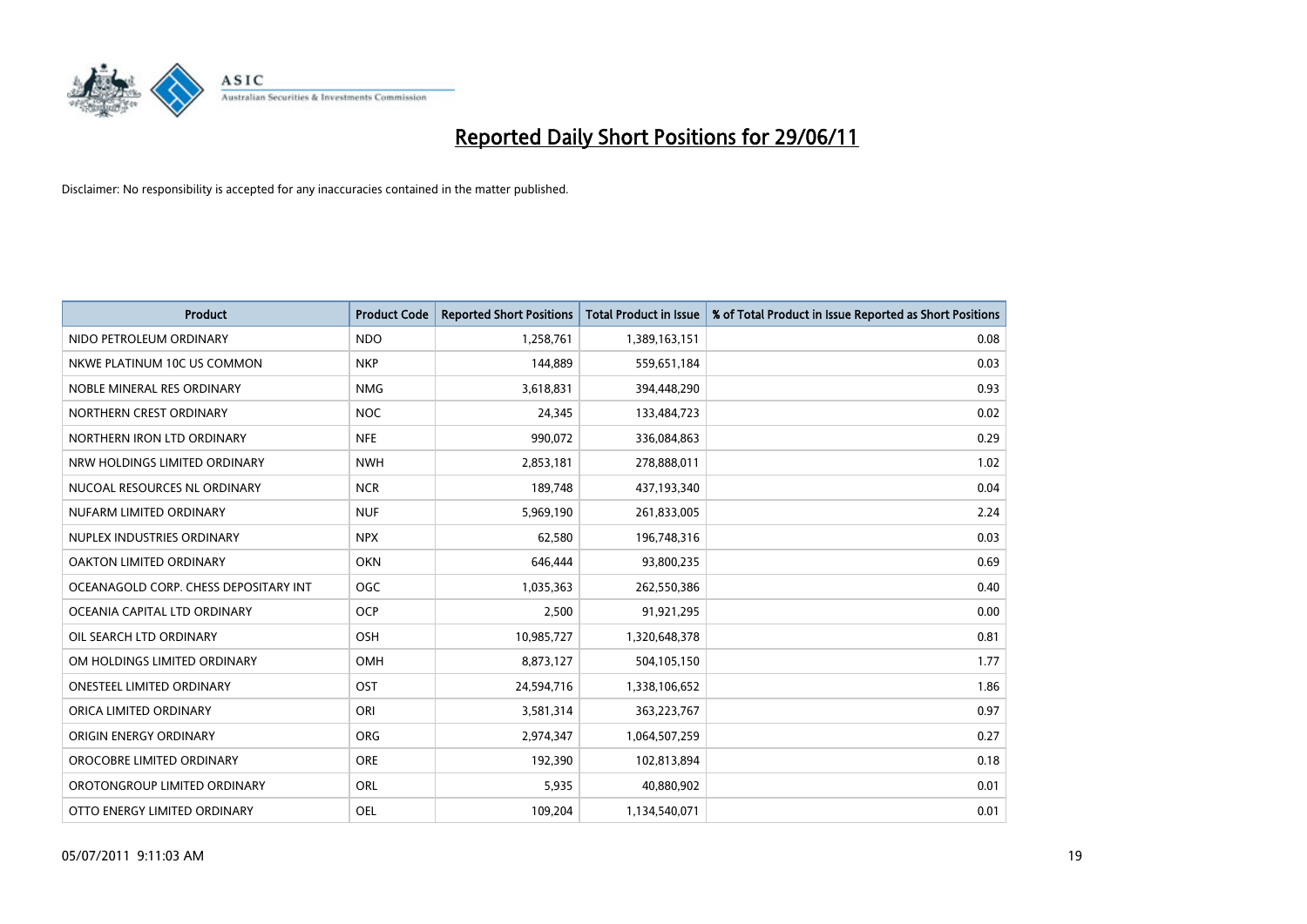

| <b>Product</b>                | <b>Product Code</b> | <b>Reported Short Positions</b> | <b>Total Product in Issue</b> | % of Total Product in Issue Reported as Short Positions |
|-------------------------------|---------------------|---------------------------------|-------------------------------|---------------------------------------------------------|
| OZ MINERALS ORDINARY          | OZL                 | 6,818,234                       | 323,877,514                   | 2.10                                                    |
| PACIFIC BRANDS ORDINARY       | <b>PBG</b>          | 10,474,015                      | 931,386,248                   | 1.14                                                    |
| PALADIN ENERGY LTD ORDINARY   | <b>PDN</b>          | 11,805,585                      | 777,698,217                   | 1.52                                                    |
| PANAUST LIMITED ORDINARY      | <b>PNA</b>          | 10,581,937                      | 593,651,483                   | 1.76                                                    |
| PANORAMIC RESOURCES ORDINARY  | PAN                 | 1,398,288                       | 207,050,710                   | 0.67                                                    |
| PAPERLINX LIMITED ORDINARY    | <b>PPX</b>          | 5,364,131                       | 603,580,761                   | 0.90                                                    |
| PAPILLON RES LTD ORDINARY     | <b>PIR</b>          | 477,374                         | 202,916,972                   | 0.23                                                    |
| PATTIES FOODS LTD ORDINARY    | PFL                 | $\mathbf{1}$                    | 138,989,223                   | 0.00                                                    |
| PEAK RESOURCES ORDINARY       | <b>PEK</b>          | 50,058                          | 155,979,643                   | 0.03                                                    |
| PEET LIMITED ORDINARY         | <b>PPC</b>          | 81,877                          | 303,854,244                   | 0.02                                                    |
| PENINSULA ENERGY LTD ORDINARY | <b>PEN</b>          | 5,000                           | 2,093,420,252                 | 0.00                                                    |
| PERILYA LIMITED ORDINARY      | <b>PEM</b>          | 560,484                         | 526,075,563                   | 0.12                                                    |
| PERPETUAL LIMITED ORDINARY    | PPT                 | 2,610,529                       | 44,669,352                    | 5.84                                                    |
| PERSEUS MINING LTD ORDINARY   | PRU                 | 5,073,282                       | 425,017,088                   | 1.20                                                    |
| PETSEC ENERGY ORDINARY        | <b>PSA</b>          | 223,332                         | 231,283,622                   | 0.10                                                    |
| PHARMAXIS LTD ORDINARY        | <b>PXS</b>          | 1,826,832                       | 228,290,309                   | 0.80                                                    |
| PHOTON GROUP LTD ORDINARY     | PGA                 | 250,510                         | 1,540,886,866                 | 0.02                                                    |
| PLATINUM ASSET ORDINARY       | <b>PTM</b>          | 8,972,162                       | 561,347,878                   | 1.58                                                    |
| PLATINUM AUSTRALIA ORDINARY   | <b>PLA</b>          | 5,473,273                       | 392,430,039                   | 1.40                                                    |
| PLATINUM CAPITAL LTD ORDINARY | <b>PMC</b>          |                                 | 164,959,410                   | 0.00                                                    |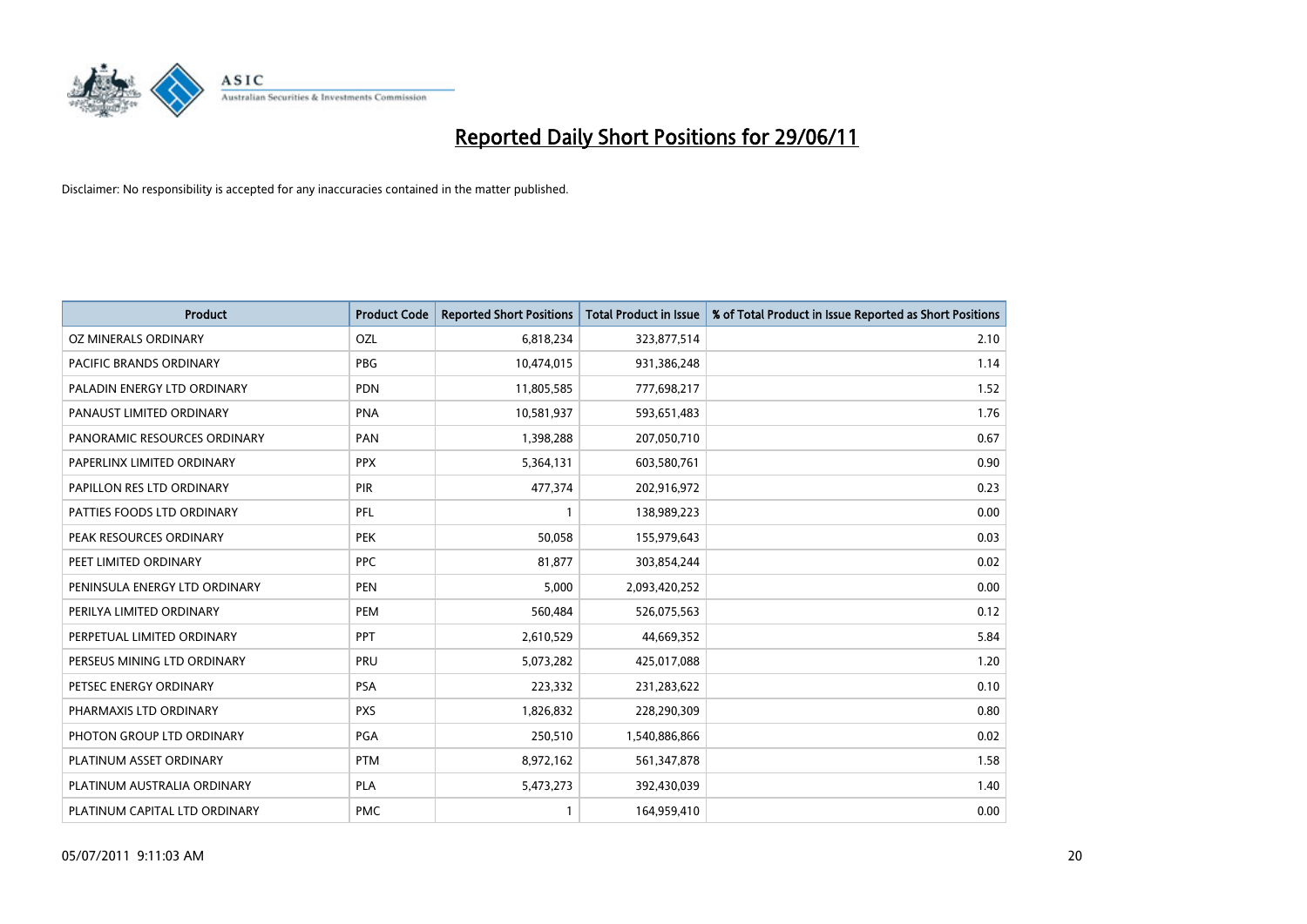

| <b>Product</b>                       | <b>Product Code</b> | <b>Reported Short Positions</b> | <b>Total Product in Issue</b> | % of Total Product in Issue Reported as Short Positions |
|--------------------------------------|---------------------|---------------------------------|-------------------------------|---------------------------------------------------------|
| PLUTON RESOURCES ORDINARY            | PLV                 | 161,147                         | 187,026,448                   | 0.08                                                    |
| PMP LIMITED ORDINARY                 | <b>PMP</b>          | 61,626                          | 330,019,067                   | 0.01                                                    |
| PORT BOUVARD LIMITED ORDINARY        | PBD                 | 6,754                           | 593,868,295                   | 0.00                                                    |
| PRANA BIOTECHNOLOGY ORDINARY         | PBT                 | 676,750                         | 269,292,203                   | 0.25                                                    |
| PREMIER INVESTMENTS ORDINARY         | PMV                 | 650,648                         | 155,062,831                   | 0.42                                                    |
| PRIMA BIOMED LTD ORDINARY            | <b>PRR</b>          | 349,672                         | 903,976,091                   | 0.03                                                    |
| PRIMARY HEALTH CARE ORDINARY         | <b>PRY</b>          | 9,890,622                       | 497,409,803                   | 1.97                                                    |
| PRIME MEDIA GRP LTD ORDINARY         | <b>PRT</b>          | $\overline{2}$                  | 366,330,303                   | 0.00                                                    |
| PROGEN PHARMACEUTIC ORDINARY         | PGL                 | 151,596                         | 24,709,097                    | 0.61                                                    |
| PROGRAMMED ORDINARY                  | PRG                 | 367,426                         | 118,169,908                   | 0.29                                                    |
| PSIVIDA CORP CDI 1:1                 | <b>PVA</b>          | 6,878                           | 8,891,730                     | 0.08                                                    |
| <b>OANTAS AIRWAYS ORDINARY</b>       | QAN                 | 30,845,818                      | 2,265,123,620                 | 1.36                                                    |
| OBE INSURANCE GROUP ORDINARY         | <b>OBE</b>          | 20,971,751                      | 1,092,654,587                 | 1.87                                                    |
| OR NATIONAL LIMITED ORDINARY         | QRN                 | 21,432,605                      | 2,440,000,000                 | 0.86                                                    |
| <b>QUBE LOGISTICS ORDINARY UNITS</b> | QUB                 | 19,685,570                      | 610,839,329                   | 3.22                                                    |
| RAMELIUS RESOURCES ORDINARY          | <b>RMS</b>          | 999,965                         | 291,767,215                   | 0.33                                                    |
| RAMSAY HEALTH CARE ORDINARY          | <b>RHC</b>          | 1,838,994                       | 202,081,252                   | 0.90                                                    |
| <b>RCR TOMLINSON ORDINARY</b>        | <b>RCR</b>          | 68,072                          | 131,985,172                   | 0.05                                                    |
| <b>REA GROUP ORDINARY</b>            | <b>REA</b>          | 80,078                          | 130,401,680                   | 0.05                                                    |
| RECKON LIMITED ORDINARY              | <b>RKN</b>          | 17,411                          | 133,384,060                   | 0.02                                                    |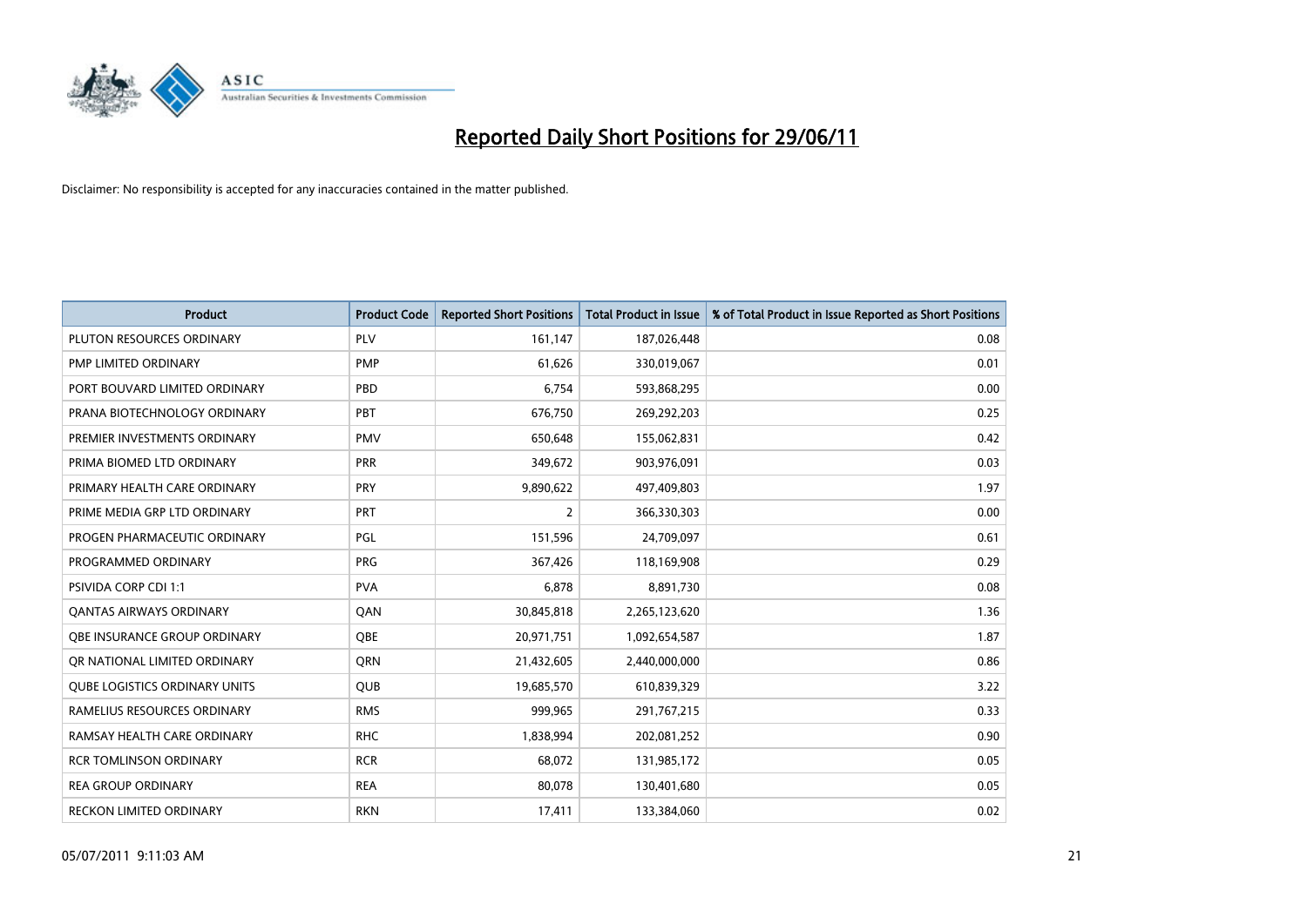

| <b>Product</b>                      | <b>Product Code</b> | <b>Reported Short Positions</b> | <b>Total Product in Issue</b> | % of Total Product in Issue Reported as Short Positions |
|-------------------------------------|---------------------|---------------------------------|-------------------------------|---------------------------------------------------------|
| <b>RED FORK ENERGY ORDINARY</b>     | <b>RFE</b>          | 19,137                          | 269,769,853                   | 0.00                                                    |
| REDBANK ENERGY LTD ORDINARY         | AEJ                 | 13                              | 786,287                       | 0.00                                                    |
| REDFLEX HOLDINGS ORDINARY           | <b>RDF</b>          | 5,094                           | 110,345,599                   | 0.00                                                    |
| REED RESOURCES LTD ORDINARY         | <b>RDR</b>          | 508,209                         | 262,237,201                   | 0.19                                                    |
| <b>REGIS RESOURCES ORDINARY</b>     | <b>RRL</b>          | 2,703,129                       | 431,333,086                   | 0.62                                                    |
| RESMED INC CDI 10:1                 | <b>RMD</b>          | 12,156,304                      | 1,545,678,330                 | 0.74                                                    |
| <b>RESOLUTE MINING ORDINARY</b>     | <b>RSG</b>          | 9,547,480                       | 467,618,520                   | 2.04                                                    |
| RESOURCE AND INVEST. ORDINARY       | <b>RNI</b>          | 9,369                           | 124,784,308                   | 0.01                                                    |
| <b>RESOURCE GENERATION ORDINARY</b> | <b>RES</b>          | 367,265                         | 262,895,652                   | 0.14                                                    |
| REVERSE CORP LIMITED ORDINARY       | <b>REF</b>          | 25,141                          | 92,382,175                    | 0.03                                                    |
| REX MINERALS LIMITED ORDINARY       | <b>RXM</b>          | 848,751                         | 153,635,519                   | 0.55                                                    |
| <b>RHG LIMITED ORDINARY</b>         | <b>RHG</b>          | 447,156                         | 318,745,978                   | 0.13                                                    |
| RIALTO ENERGY ORDINARY              | <b>RIA</b>          | 458,644                         | 360,006,264                   | 0.12                                                    |
| <b>RIDLEY CORPORATION ORDINARY</b>  | <b>RIC</b>          | 827,716                         | 307,817,071                   | 0.27                                                    |
| RIO TINTO LIMITED ORDINARY          | <b>RIO</b>          | 16,782,348                      | 435,758,720                   | 3.84                                                    |
| RIVERCITY MOTORWAY STAPLED          | <b>RCY</b>          | 132,000                         | 957,010,115                   | 0.01                                                    |
| RIVERSDALE MINING ORDINARY          | <b>RIV</b>          | 10,200                          | 244,431,186                   | 0.00                                                    |
| ROBUST RESOURCES ORDINARY           | <b>ROL</b>          | 1,160,053                       | 84,944,097                    | 1.37                                                    |
| ROC OIL COMPANY ORDINARY            | <b>ROC</b>          | 1,515,920                       | 713,254,560                   | 0.22                                                    |
| ROYAL WOLF HOLDINGS ORDINARY        | <b>RWH</b>          | 160,000                         | 100,387,052                   | 0.16                                                    |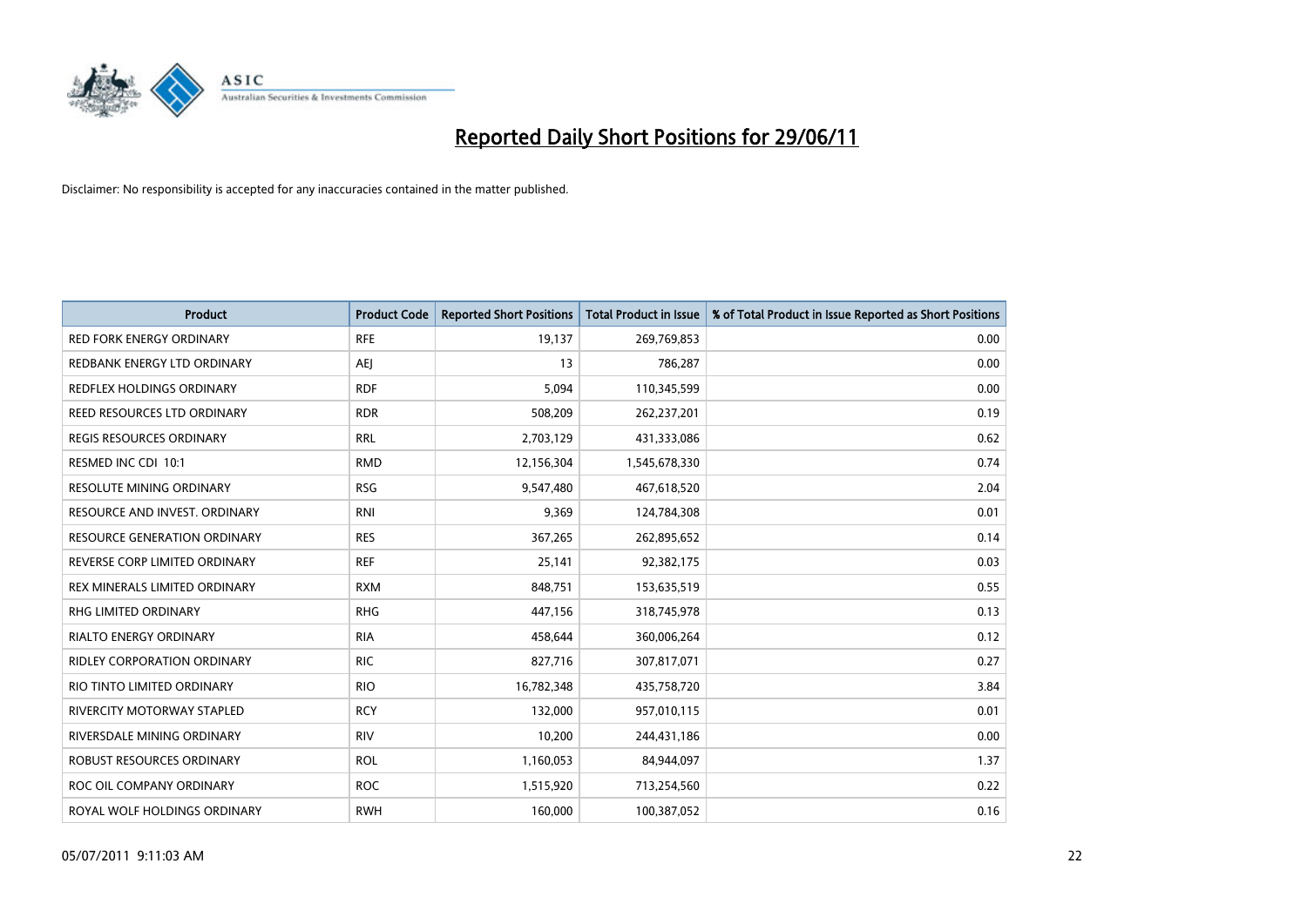

| <b>Product</b>                           | <b>Product Code</b> | <b>Reported Short Positions</b> | <b>Total Product in Issue</b> | % of Total Product in Issue Reported as Short Positions |
|------------------------------------------|---------------------|---------------------------------|-------------------------------|---------------------------------------------------------|
| SAI GLOBAL LIMITED ORDINARY              | SAI                 | 195,274                         | 199,552,155                   | 0.10                                                    |
| SALMAT LIMITED ORDINARY                  | <b>SLM</b>          | 401,194                         | 159,780,299                   | 0.25                                                    |
| SAMSON OIL & GAS LTD ORDINARY            | <b>SSN</b>          | 2,164,020                       | 1,727,586,909                 | 0.13                                                    |
| SANDFIRE RESOURCES ORDINARY              | <b>SFR</b>          | 1,682,439                       | 149,384,969                   | 1.10                                                    |
| SANTOS LTD ORDINARY                      | <b>STO</b>          | 6,078,948                       | 877,955,815                   | 0.66                                                    |
| SARACEN MINERAL ORDINARY                 | SAR                 | 325,286                         | 492,251,415                   | 0.06                                                    |
| SEDGMAN LIMITED ORDINARY                 | SDM                 | 470,849                         | 209,752,689                   | 0.22                                                    |
| SEEK LIMITED ORDINARY                    | <b>SEK</b>          | 11,628,609                      | 336,584,488                   | 3.47                                                    |
| SELECT HARVESTS ORDINARY                 | SHV                 | 235,375                         | 56,226,960                    | 0.42                                                    |
| SENETAS CORPORATION ORDINARY             | <b>SEN</b>          | 756,999                         | 463,105,195                   | 0.16                                                    |
| SENEX ENERGY LIMITED ORDINARY            | <b>SXY</b>          | 151,258                         | 756,747,445                   | 0.02                                                    |
| SERVCORP LIMITED ORDINARY                | SRV                 | 144,977                         | 98,440,807                    | 0.14                                                    |
| SERVICE STREAM ORDINARY                  | SSM                 | 450,662                         | 283,418,867                   | 0.16                                                    |
| SEVEN GROUP HOLDINGS ORDINARY            | <b>SVW</b>          | 1,560,665                       | 306,410,281                   | 0.49                                                    |
| SEVEN WEST MEDIA LTD ORDINARY            | <b>SWM</b>          | 4,220,676                       | 610,327,899                   | 0.68                                                    |
| SIGMA PHARMACEUTICAL ORDINARY            | <b>SIP</b>          | 14,757,571                      | 1,178,626,572                 | 1.26                                                    |
| SILEX SYSTEMS ORDINARY                   | <b>SLX</b>          | 308,802                         | 170,133,997                   | 0.17                                                    |
| SILVER LAKE RESOURCE ORDINARY            | <b>SLR</b>          | 118,249                         | 178,882,838                   | 0.05                                                    |
| SIMS METAL MGMT LTD ORDINARY             | SGM                 | 3,651,925                       | 205,393,914                   | 1.77                                                    |
| SINGAPORE TELECOMM. CHESS DEPOSITARY INT | SGT                 | 4,903,411                       | 212,756,917                   | 2.29                                                    |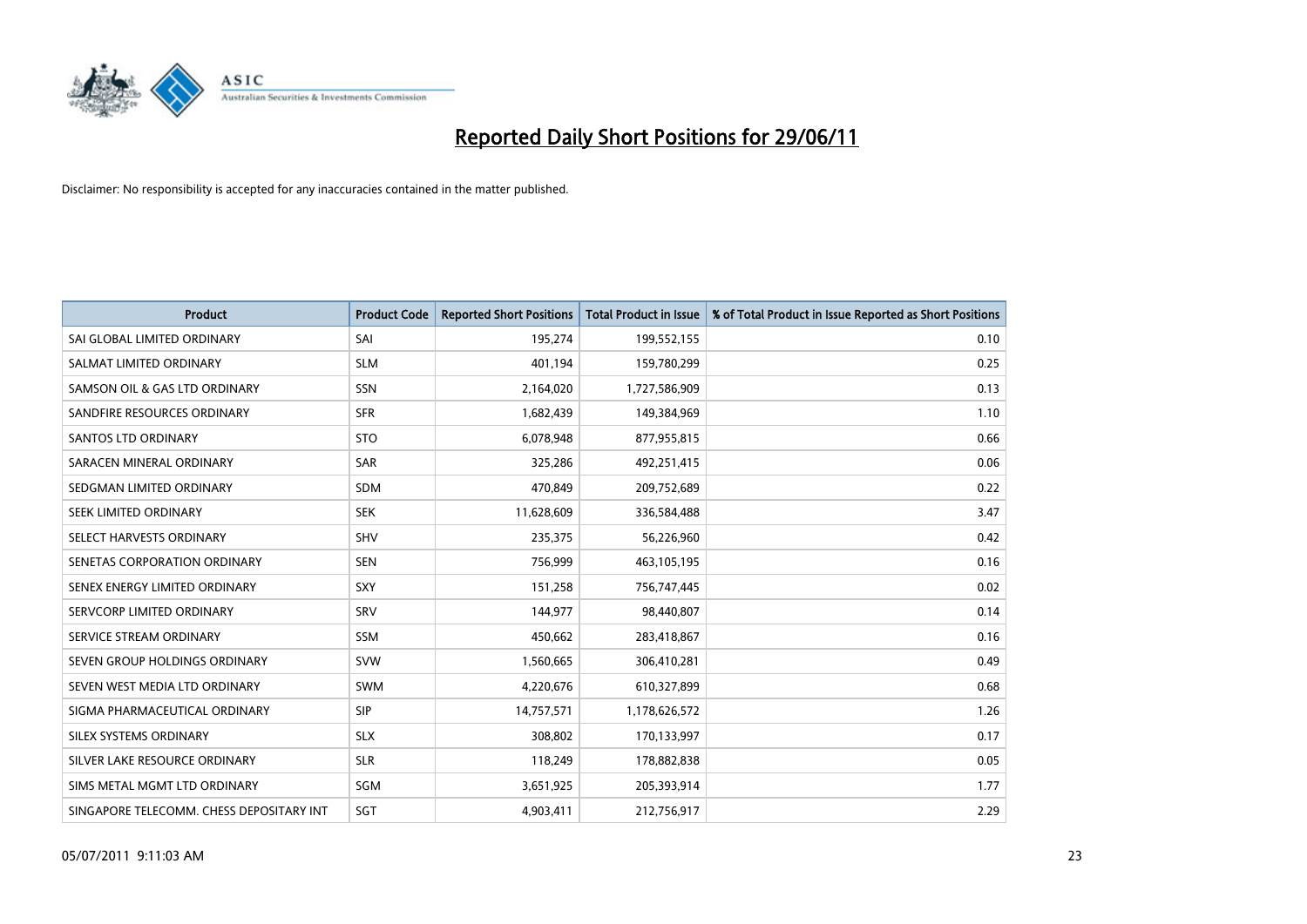

| <b>Product</b>                           | <b>Product Code</b> | <b>Reported Short Positions</b> | <b>Total Product in Issue</b> | % of Total Product in Issue Reported as Short Positions |
|------------------------------------------|---------------------|---------------------------------|-------------------------------|---------------------------------------------------------|
| SIRIUS RESOURCES NL ORDINARY             | <b>SIR</b>          | 82,500                          | 137,134,586                   | 0.06                                                    |
| SKILLED GROUP LTD ORDINARY               | <b>SKE</b>          | 58,179                          | 233,089,776                   | 0.02                                                    |
| SKY CITY ENTERTAIN, ORDINARY             | <b>SKC</b>          | 414,857                         | 576,958,340                   | 0.07                                                    |
| SKY NETWORK ORDINARY                     | <b>SKT</b>          | 22,324                          | 389,139,785                   | 0.00                                                    |
| SMS MANAGEMENT, ORDINARY                 | <b>SMX</b>          | 317,771                         | 67,765,118                    | 0.47                                                    |
| SONIC HEALTHCARE ORDINARY                | <b>SHL</b>          | 5,888,176                       | 388,429,875                   | 1.51                                                    |
| SOUL PATTINSON (W.H) ORDINARY            | SOL                 | 39,672                          | 238,640,580                   | 0.01                                                    |
| SOUTH BOULDER MINES ORDINARY             | <b>STB</b>          | 5,000                           | 86,115,688                    | 0.01                                                    |
| SP AUSNET STAPLED SECURITIES             | <b>SPN</b>          | 4,592,845                       | 2,795,115,439                 | 0.16                                                    |
| SPARK INFRASTRUCTURE STAPLED NOTE & UNIT | SKI                 | 15,257,215                      | 1,326,734,264                 | 1.13                                                    |
| SPDR 200 FUND ETF UNITS                  | <b>STW</b>          | 8                               | 51,839,159                    | 0.00                                                    |
| SPECIALTY FASHION ORDINARY               | <b>SFH</b>          | 657,062                         | 191,786,121                   | 0.34                                                    |
| SPOTLESS GROUP LTD ORDINARY              | <b>SPT</b>          | 2,366,236                       | 262,766,725                   | 0.88                                                    |
| ST BARBARA LIMITED ORDINARY              | <b>SBM</b>          | 5,551,405                       | 325,615,389                   | 1.71                                                    |
| STAGING CONNECTIONS ORDINARY             | <b>STG</b>          | 2,917,189                       | 78,317,726                    | 3.72                                                    |
| STANMORE COAL LTD ORDINARY               | <b>SMR</b>          | 79,853                          | 88,270,738                    | 0.09                                                    |
| STARPHARMA HOLDINGS ORDINARY             | <b>SPL</b>          | 342,594                         | 247,743,578                   | 0.14                                                    |
| STH AMERICAN COR LTD ORDINARY            | SAY                 | 9,200                           | 245,846,493                   | 0.00                                                    |
| STH CRS ELECT ENGNR ORDINARY             | <b>SXE</b>          | 2,910                           | 160,736,826                   | 0.00                                                    |
| STHN CROSS MEDIA ORDINARY                | <b>SXL</b>          | 4,640,318                       | 705,712,186                   | 0.66                                                    |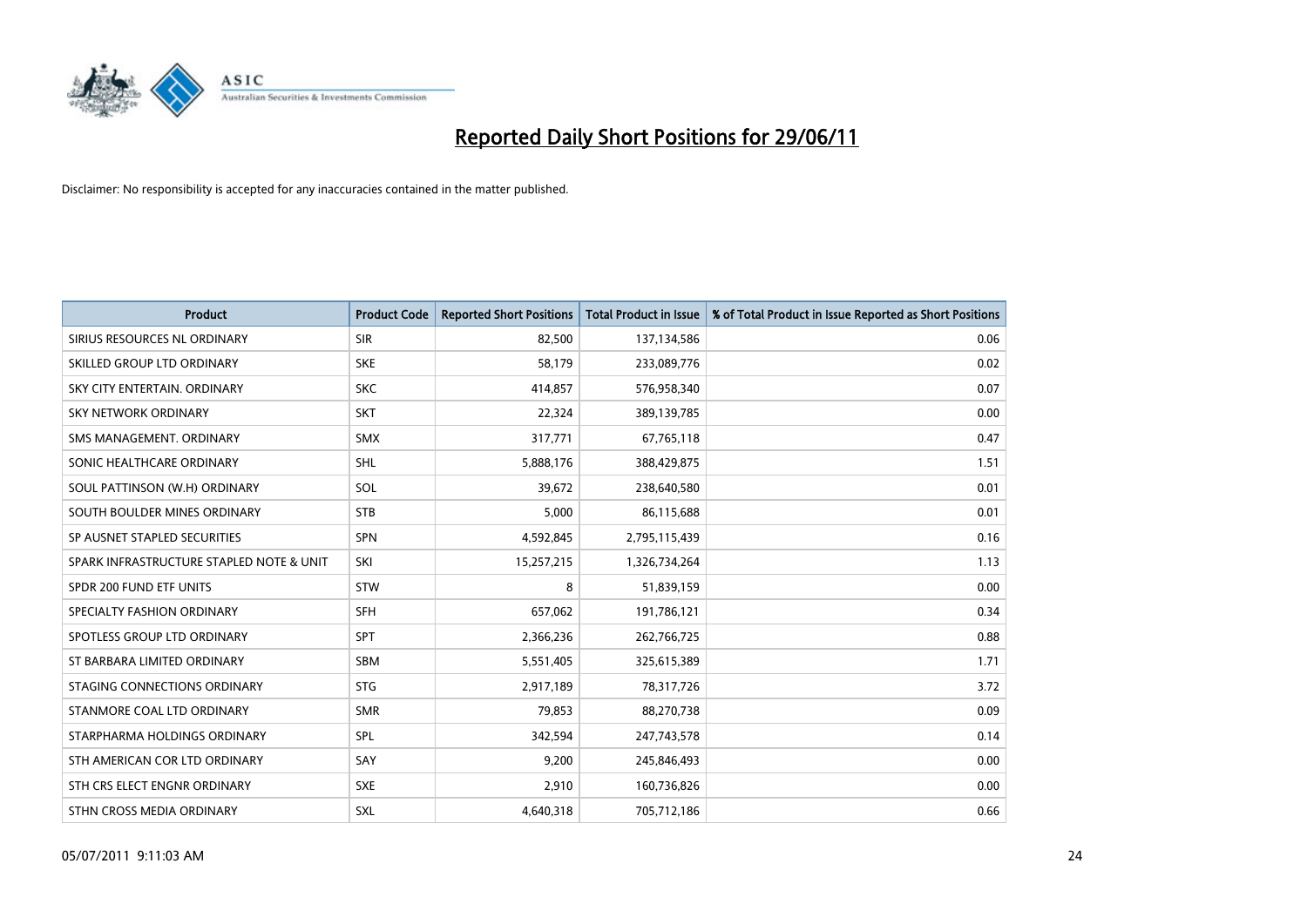

| <b>Product</b>                       | <b>Product Code</b> | <b>Reported Short Positions</b> | <b>Total Product in Issue</b> | % of Total Product in Issue Reported as Short Positions |
|--------------------------------------|---------------------|---------------------------------|-------------------------------|---------------------------------------------------------|
| STOCKLAND UNITS/ORD STAPLED          | SGP                 | 9,366,190                       | 2,383,036,717                 | 0.37                                                    |
| STRAITS RES LTD. ORDINARY            | <b>SRQ</b>          | 7,823,525                       | 324,655,749                   | 2.40                                                    |
| <b>STW COMMUNICATIONS ORDINARY</b>   | SGN                 | 364,766                         | 364,310,964                   | 0.09                                                    |
| SUNCORP GROUP LTD ORDINARY           | <b>SUN</b>          | 8,690,048                       | 1,286,600,980                 | 0.64                                                    |
| SUNDANCE ENERGY ORDINARY             | <b>SEA</b>          | 152,468                         | 276,709,585                   | 0.06                                                    |
| SUNDANCE RESOURCES ORDINARY          | SDL                 | 17,598,697                      | 2,870,927,169                 | 0.60                                                    |
| SUNLAND GROUP LTD ORDINARY           | <b>SDG</b>          | 105,363                         | 224,881,794                   | 0.05                                                    |
| SUPER RET REP LTD ORDINARY           | SUL                 | 118,575                         | 130,018,739                   | 0.08                                                    |
| SWICK MINING ORDINARY                | <b>SWK</b>          | 150,473                         | 236,724,970                   | 0.06                                                    |
| SYMEX HOLDINGS ORDINARY              | <b>SYM</b>          | 6,633                           | 189,166,670                   | 0.00                                                    |
| TABCORP HOLDINGS LTD ORDINARY        | <b>TAH</b>          | 3,870,451                       | 688,019,737                   | 0.54                                                    |
| <b>TALENT2 INTERNATION ORDINARY</b>  | <b>TWO</b>          | 139,685                         | 144,488,621                   | 0.09                                                    |
| <b>TALISMAN MINING ORDINARY</b>      | <b>TLM</b>          | 29                              | 130,438,627                   | 0.00                                                    |
| TANAMI GOLD NL ORDINARY              | <b>TAM</b>          | 39,031                          | 260,997,677                   | 0.01                                                    |
| TAP OIL LIMITED ORDINARY             | <b>TAP</b>          | 576,029                         | 240,967,311                   | 0.23                                                    |
| TASSAL GROUP LIMITED ORDINARY        | <b>TGR</b>          | 79,756                          | 146,304,404                   | 0.04                                                    |
| TATTS GROUP LTD ORDINARY             | <b>TTS</b>          | 12,318,543                      | 1,318,683,208                 | 0.93                                                    |
| <b>TECHNOLOGY ONE ORDINARY</b>       | <b>TNE</b>          | 80,037                          | 303,119,455                   | 0.03                                                    |
| TELECOM CORPORATION ORDINARY         | <b>TEL</b>          | 30,980,769                      | 1,924,678,136                 | 1.62                                                    |
| <b>TELSTRA CORPORATION, ORDINARY</b> | TLS                 | 45,179,207                      | 12,443,074,357                | 0.36                                                    |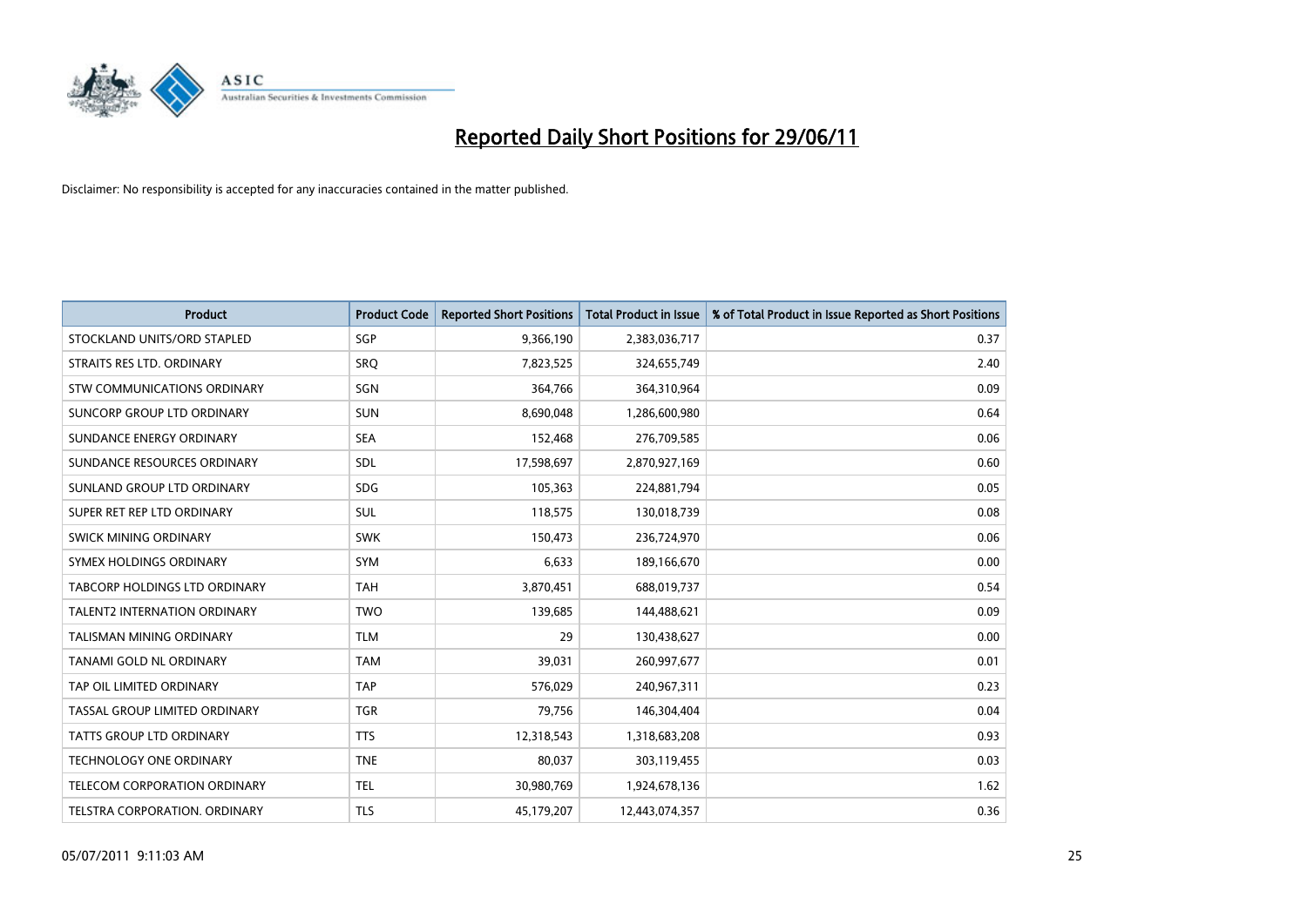

| <b>Product</b>                          | <b>Product Code</b> | <b>Reported Short Positions</b> | <b>Total Product in Issue</b> | % of Total Product in Issue Reported as Short Positions |
|-----------------------------------------|---------------------|---------------------------------|-------------------------------|---------------------------------------------------------|
| TEN NETWORK HOLDINGS ORDINARY           | <b>TEN</b>          | 36,843,944                      | 1,045,236,720                 | 3.51                                                    |
| TERANGA GOLD CORP CDI 1:1               | <b>TGZ</b>          | 389,461                         | 152,308,821                   | 0.24                                                    |
| TFS CORPORATION LTD ORDINARY            | <b>TFC</b>          | 65,978                          | 276,453,042                   | 0.02                                                    |
| THE REJECT SHOP ORDINARY                | <b>TRS</b>          | 747,194                         | 26,033,570                    | 2.86                                                    |
| THINKSMART LIMITED ORDINARY             | <b>TSM</b>          | 3,000                           | 129,879,390                   | 0.00                                                    |
| THOR MINING PLC CHESS DEPOSITARY 1:1    | <b>THR</b>          | 2,307                           | 222,489,120                   | 0.00                                                    |
| THORN GROUP LIMITED ORDINARY            | <b>TGA</b>          | 284,975                         | 129,858,924                   | 0.22                                                    |
| TIGER RESOURCES ORDINARY                | <b>TGS</b>          | 128,896                         | 669,035,549                   | 0.02                                                    |
| TIMBERCORP LIMITED ORDINARY             | <b>TIM</b>          | 90,074                          | 352,071,429                   | 0.02                                                    |
| <b>TISHMAN SPEYER UNITS</b>             | <b>TSO</b>          | 49,427                          | 338,440,904                   | 0.01                                                    |
| TNG LIMITED ORDINARY                    | <b>TNG</b>          | 4,321                           | 284,803,062                   | 0.00                                                    |
| TOLL HOLDINGS LTD ORDINARY              | <b>TOL</b>          | 22,059,550                      | 710,128,531                   | 3.09                                                    |
| TORO ENERGY LIMITED ORDINARY            | <b>TOE</b>          | 35,404                          | 964,936,676                   | 0.00                                                    |
| <b>TOWER LIMITED ORDINARY</b>           | <b>TWR</b>          | 689,519                         | 263,603,448                   | 0.26                                                    |
| TOX FREE SOLUTIONS ORDINARY             | <b>TOX</b>          | 34,939                          | 92,670,478                    | 0.03                                                    |
| TPG TELECOM LIMITED ORDINARY            | <b>TPM</b>          | 3,990,432                       | 783,481,644                   | 0.50                                                    |
| TRANSFIELD SERV INFR STAPLED SECURITIES | <b>TSI</b>          | 7,313                           | 438,756,421                   | 0.00                                                    |
| TRANSFIELD SERVICES ORDINARY            | <b>TSE</b>          | 7,110,334                       | 549,715,957                   | 1.28                                                    |
| TRANSPACIFIC INDUST, ORDINARY           | <b>TPI</b>          | 11,227,592                      | 960,638,735                   | 1.15                                                    |
| TRANSURBAN GROUP TRIPLE STAPLED SEC.    | <b>TCL</b>          | 3,144,412                       | 1,443,543,731                 | 0.20                                                    |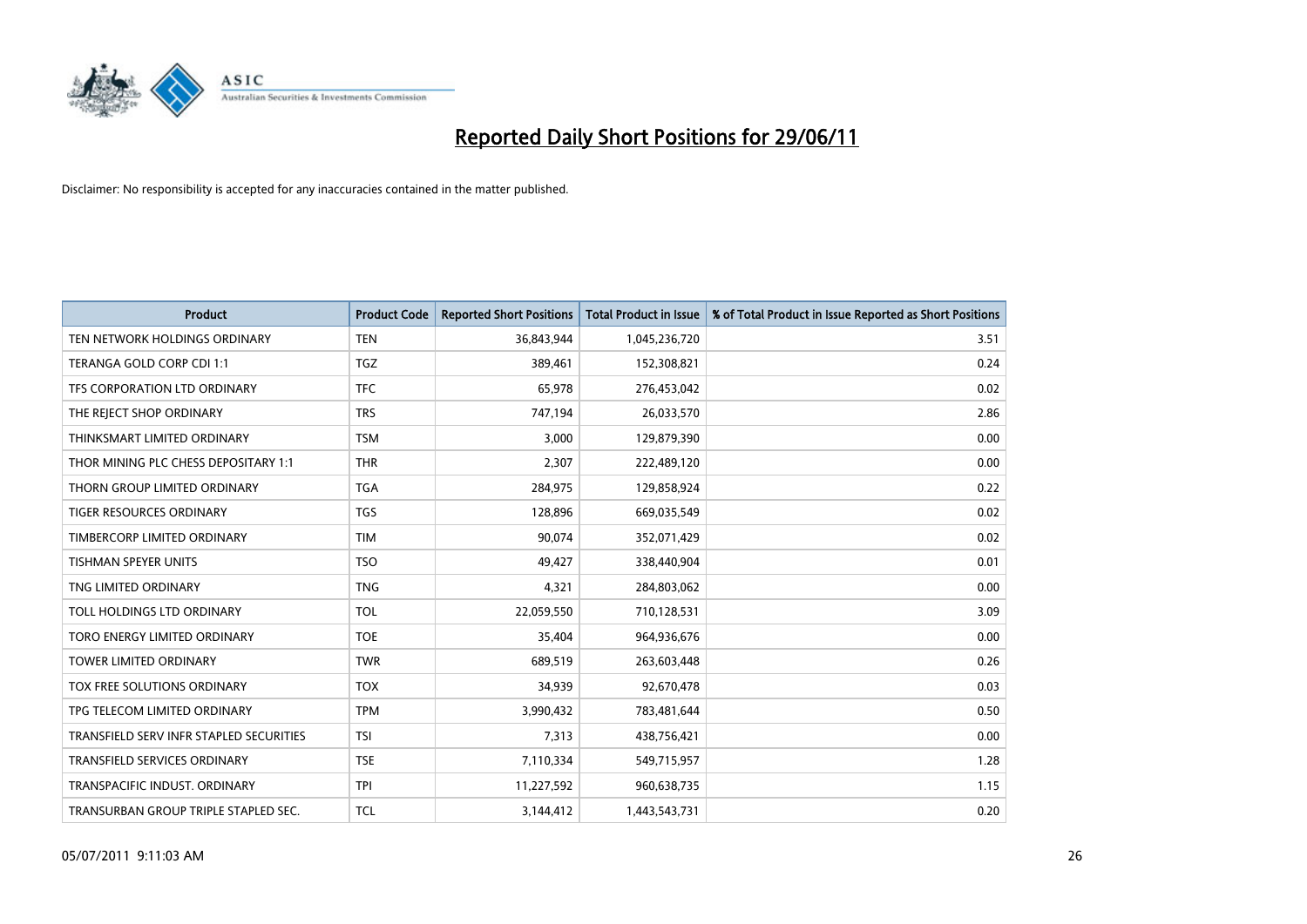

| <b>Product</b>                            | <b>Product Code</b> | <b>Reported Short Positions</b> | <b>Total Product in Issue</b> | % of Total Product in Issue Reported as Short Positions |
|-------------------------------------------|---------------------|---------------------------------|-------------------------------|---------------------------------------------------------|
| TREASURY WINE ESTATE ORDINARY             | <b>TWE</b>          | 19,387,134                      | 647,227,144                   | 2.99                                                    |
| TRINITY GROUP STAPLED SECURITIES          | <b>TCQ</b>          | 3,419                           | 203,405,927                   | 0.00                                                    |
| TROY RESOURCES NL ORDINARY                | <b>TRY</b>          | 18,072                          | 87,970,323                    | 0.01                                                    |
| <b>UGL LIMITED ORDINARY</b>               | UGL                 | 5,291,344                       | 166,047,171                   | 3.18                                                    |
| UNILIFE CORPORATION CDI 6:1               | <b>UNS</b>          | 684,127                         | 272,900,039                   | 0.25                                                    |
| UXC LIMITED ORDINARY                      | <b>UXC</b>          | 32,265                          | 305,789,718                   | 0.01                                                    |
| VALAD PROPERTY GROUP STAPLED US PROHIBIT. | <b>VPG</b>          | 3,119,756                       | 115,108,116                   | 2.72                                                    |
| <b>VDM GROUP LIMITED ORDINARY</b>         | <b>VMG</b>          | 11,116                          | 193,127,749                   | 0.01                                                    |
| <b>VENTURE MINERALS ORDINARY</b>          | <b>VMS</b>          | 334,180                         | 221,093,592                   | 0.15                                                    |
| <b>VIRGIN BLUE HOLDINGS ORDINARY</b>      | <b>VBA</b>          | 35,940,945                      | 2,210,197,600                 | 1.60                                                    |
| <b>VISION GROUP HLDGS ORDINARY</b>        | <b>VGH</b>          | 78,000                          | 74,197,532                    | 0.11                                                    |
| <b>VITA GROUP LTD ORDINARY</b>            | <b>VTG</b>          | 75,190                          | 142,499,800                   | 0.05                                                    |
| VITAL METALS LIMITED ORDINARY             | <b>VML</b>          | 265,000                         | 228,401,027                   | 0.12                                                    |
| VITERRA INC CDI 1:1                       | <b>VTA</b>          | 3,828                           | 68,629,939                    | 0.01                                                    |
| WAH NAM INT HLDG LTD ORDINARY             | <b>WNI</b>          | 2,604,660                       | 5,355,416,325                 | 0.05                                                    |
| <b>WATPAC LIMITED ORDINARY</b>            | <b>WTP</b>          | 92,244                          | 183,341,382                   | 0.04                                                    |
| <b>WDS LIMITED ORDINARY</b>               | <b>WDS</b>          | 701                             | 144,055,662                   | 0.00                                                    |
| WEBJET LIMITED ORDINARY                   | <b>WEB</b>          | 397,305                         | 76,227,880                    | 0.52                                                    |
| <b>WESFARMERS LIMITED ORDINARY</b>        | <b>WES</b>          | 22,166,254                      | 1,005,426,682                 | 2.18                                                    |
| WESFARMERS LIMITED PARTIALLY PROTECTED    | <b>WESN</b>         | 74,252                          | 151,645,480                   | 0.04                                                    |